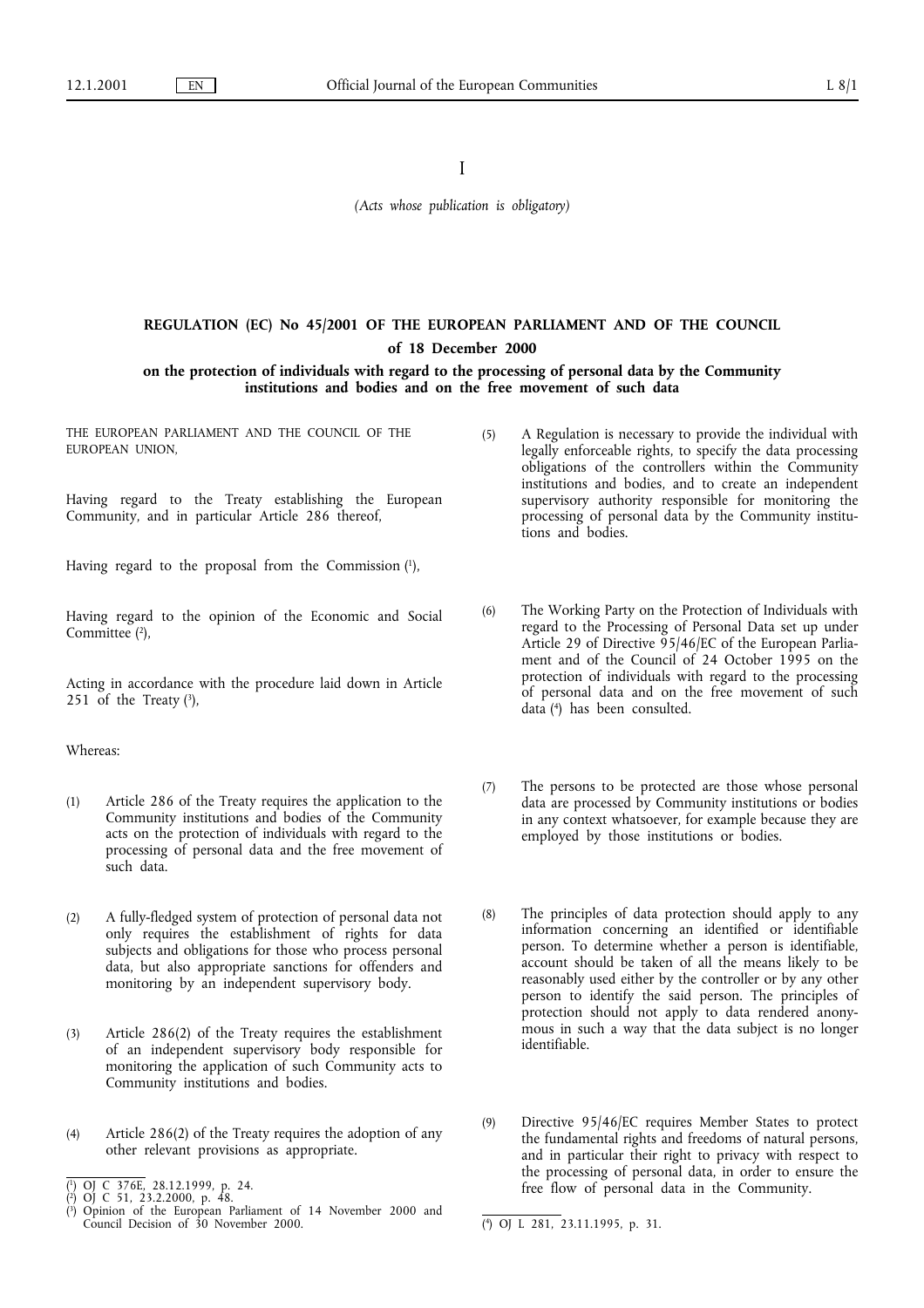- (10) Directive 97/66/EC of the European Parliament and of the Council of 15 December 1997 concerning the processing of personal data and the protection of privacy in the telecommunications sector (1) specifies and adds to Directive 95/46/EC with respect to the processing of personal data in the telecommunications sector.
- (11) Various other Community measures, including measures on mutual assistance between national authorities and the Commission, are also designed to specify and add to Directive 95/46/EC in the sectors to which they relate.
- (12) Consistent and homogeneous application of the rules for the protection of individuals' fundamental rights and freedoms with regard to the processing of personal data should be ensured throughout the Community.
- (13) The aim is to ensure both effective compliance with the rules governing the protection of individuals' fundamental rights and freedoms and the free flow of personal data between Member States and the Community institutions and bodies or between the Community institutions and bodies for purposes connected with the exercise of their respective competences.
- (14) To this end measures should be adopted which are binding on the Community institutions and bodies. These measures should apply to all processing of personal data by all Community institutions and bodies insofar as such processing is carried out in the exercise of activities all or part of which fall within the scope of Community law.
- (15) Where such processing is carried out by Community institutions or bodies in the exercise of activities falling outside the scope of this Regulation, in particular those laid down in Titles V and VI of the Treaty on European Union, the protection of individuals' fundamental rights and freedoms shall be ensured with due regard to Article 6 of the Treaty on European Union. Access to documents, including conditions for access to documents containing personal data, is governed by the rules adopted on the basis of Article 255 of the EC Treaty the scope of which includes Titles V and VI of the Treaty on European Union.
- (16) The measures should not apply to bodies established outside the Community framework, nor should the European Data Protection Supervisor be competent to monitor the processing of personal data by such bodies.
- (17) The effectiveness of the protection of individuals with regard to the processing of personal data in the Union presupposes the consistency of the relevant rules and procedures applicable to activities pertaining to different legal contexts. The development of fundamental principles on the protection of personal data in the fields of

judicial cooperation in criminal affairs and police and customs cooperation, and the setting-up of a secretariat for the joint supervisory authorities established by the Europol Convention, the Convention on the Use of Information Technology for Customs Purposes and the Schengen Convention represent a first step in this regard.

- (18) This Regulation should not affect the rights and obligations of Member States under Directives 95/46/EC and 97/66/EC. It is not intended to change existing procedures and practices lawfully implemented by the Member States in the field of national security, prevention of disorder or prevention, detection, investigation and prosecution of criminal offences in compliance with the Protocol on Privileges and Immunities of the European Communities and with international law.
- (19) The Community institutions and bodies should inform the competent authorities in the Member States when they consider that communications on their telecommunications networks should be intercepted, in keeping with the national provisions applicable.
- (20) The provisions applicable to the Community institutions and bodies should correspond to those provisions laid down in connection with the harmonisation of national laws or the implementation of other Community policies, notably in the mutual assistance sphere. It may be necessary, however, to specify and add to those provisions when it comes to ensuring protection in the case of the processing of personal data by the Community institutions and bodies.
- (21) This holds true for the rights of the individuals whose data are being processed, for the obligations of the Community institutions and bodies doing the processing, and for the powers to be vested in the independent supervisory authority responsible for ensuring that this Regulation is properly applied.
- (22) The rights accorded the data subject and the exercise thereof should not affect the obligations placed on the controller.
- (23) The independent supervisory authority should exercise its supervisory functions in accordance with the Treaty and in compliance with human rights and fundamental freedoms. It should conduct its enquiries in compliance with the Protocol on Privileges and Immunities and with the Staff Regulations of Officials of the European Communities and the conditions of employment applicable to Other Servants of the Communities.
- (24) The necessary technical measures should be adopted to allow access to the registers of processing operations carried out by Data Protection Officers through the inde- ( pendent supervisory authority. 1) OJ L 24, 30.1.1998, p. 1.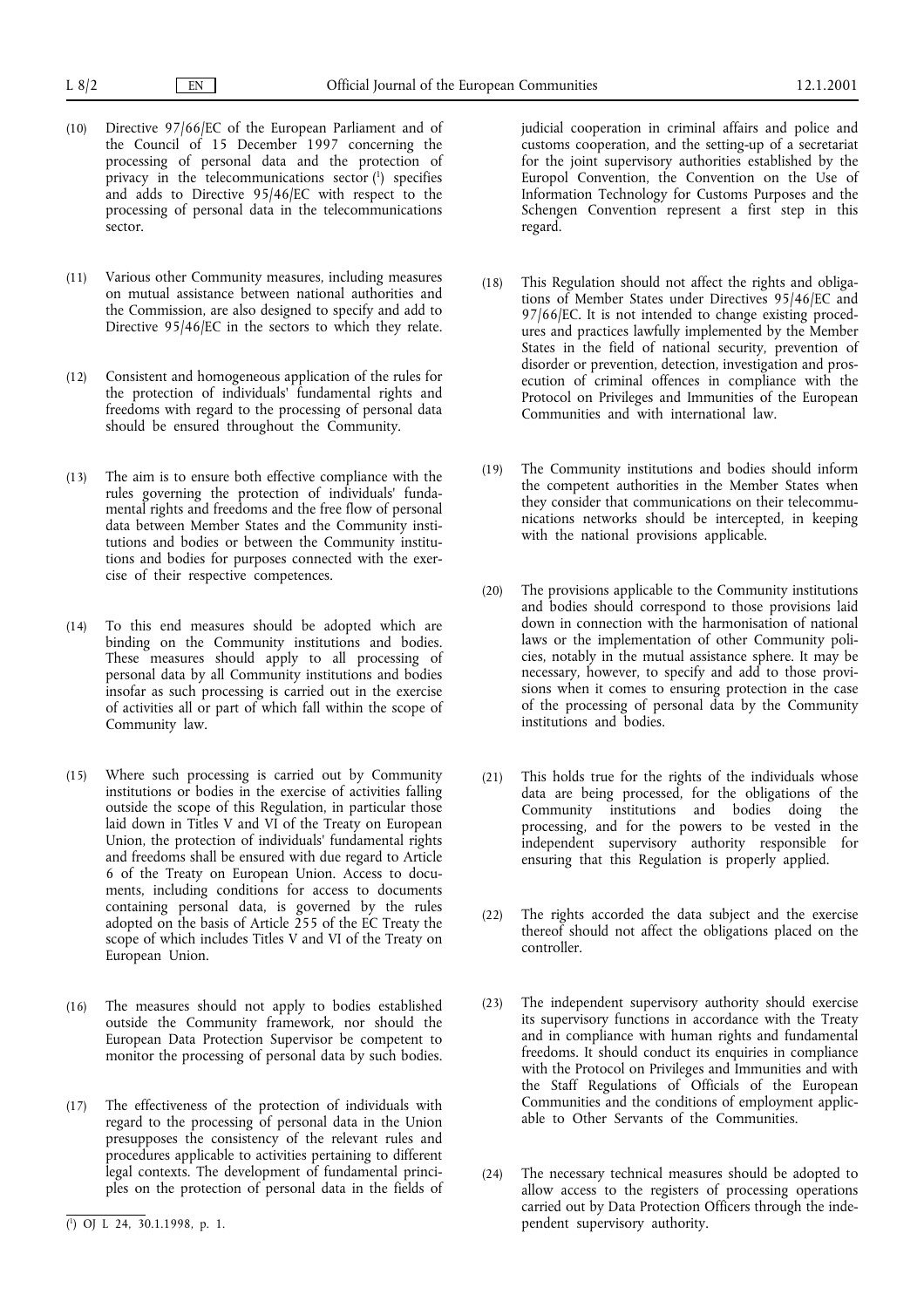- (25) The decisions of the independent supervisory authority regarding exemptions, guarantees, authorisations and conditions relating to data processing operations, as defined in this Regulation, should be published in the activities report. Independently of the publication of an annual activities report, the independent supervisory authority may publish reports on specific subjects.
- (26) Certain processing operations likely to present specific risks with respect to the rights and freedoms of data subjects are subject to prior checking by the independent supervisory authority. The opinion given in the context of such prior checking, including the opinion resulting from failure to reply within the set period, should be without prejudice to the subsequent exercise by the independent supervisory authority of its powers with regard to the processing operation in question.
- (27) Processing of personal data for the performance of tasks carried out in the public interest by the Community institutions and bodies includes the processing of personal data necessary for the management and functioning of those institutions and bodies.
- (28) In certain cases the processing of data should be authorised by Community provisions or by acts transposing Community provisions. Nevertheless, in the transitional period during which such provisions do not exist, pending their adoption, the European Data Protection Supervisor may authorise processing of such data provided that adequate safeguards are adopted. In so doing, he should take account in particular of the provisions adopted by the Member States to deal with similar cases.
- (29) These cases concern the processing of data revealing racial or ethnic origin, political opinions, religious or philosophical beliefs or trade-union membership and the processing of data concerning health or sex life which are necessary for the purposes of complying with the specific rights and obligations of the controller in the field of employment law or for reasons of substantial public interest. They also concern the processing of data relating to offences, criminal convictions or security measures and authorisation to apply a decision to the data subject which produces legal effects concerning him

or her or significantly affects him or her and which is based solely on automated processing of data intended to evaluate certain personal aspects relating to him or her.

- (30) It may be necessary to monitor the computer networks operated under the control of the Community institutions and bodies for the purposes of prevention of unauthorised use. The European Data Protection Supervisor should determine whether and under what conditions that is possible.
- (31) Liability arising from any breach of this Regulation is governed by the second paragraph of Article 288 of the Treaty.
- (32) In each Community institution or body one or more Data Protection Officers should ensure that the provisions of this Regulation are applied and should advise controllers on fulfilling their obligations.
- (33) Under Article 21 of Council Regulation (EC) No 322/97 of 17 February 1997 on Community statistics (1), that Regulation is to apply without prejudice to Directive 95/46/EC.
- (34) Under Article 8(8) of Council Regulation (EC) No 2533/ 98 of 23 November 1998 concerning the collection of statistical information by the European Central Bank (2), that Regulation is to apply without prejudice to Directive 95/46/EC.
- (35) Under Article 1(2) of Council Regulation (Euratom, EEC) No 1588/90 of 11 June 1990 on the transmission of data subject to statistical confidentiality to the Statistical Office of the European Communities (3), that Regulation does not derogate from the special Community or national provisions concerning the safeguarding of confidentiality other than statistical confidentiality.
- (36) This Regulation does not aim to limit Member States' room for manoeuvre in drawing up their national laws on data protection under Article 32 of Directive 95/ 46/EC, in accordance with Article 249 of the Treaty,

HAVE ADOPTED THIS REGULATION:

# **CHAPTER I**

### **GENERAL PROVISIONS**

## *Article 1*

### **Object of the Regulation**

1. In accordance with this Regulation, the institutions and bodies set up by, or on the basis of, the Treaties establishing the European Communities, hereinafter referred to as 'Community institutions or

- ( 2) OJ L 318, 27.11.1998, p. 8.
- ( 3) OJ L 151, 15. 6.1990, p. 1. Regulation as amended by Regulation (EC) No 322/97 (OJ L 52, 22.2.1997, p. 1).

<sup>(</sup> 1) OJ L 52, 22.2.1997, p. 1.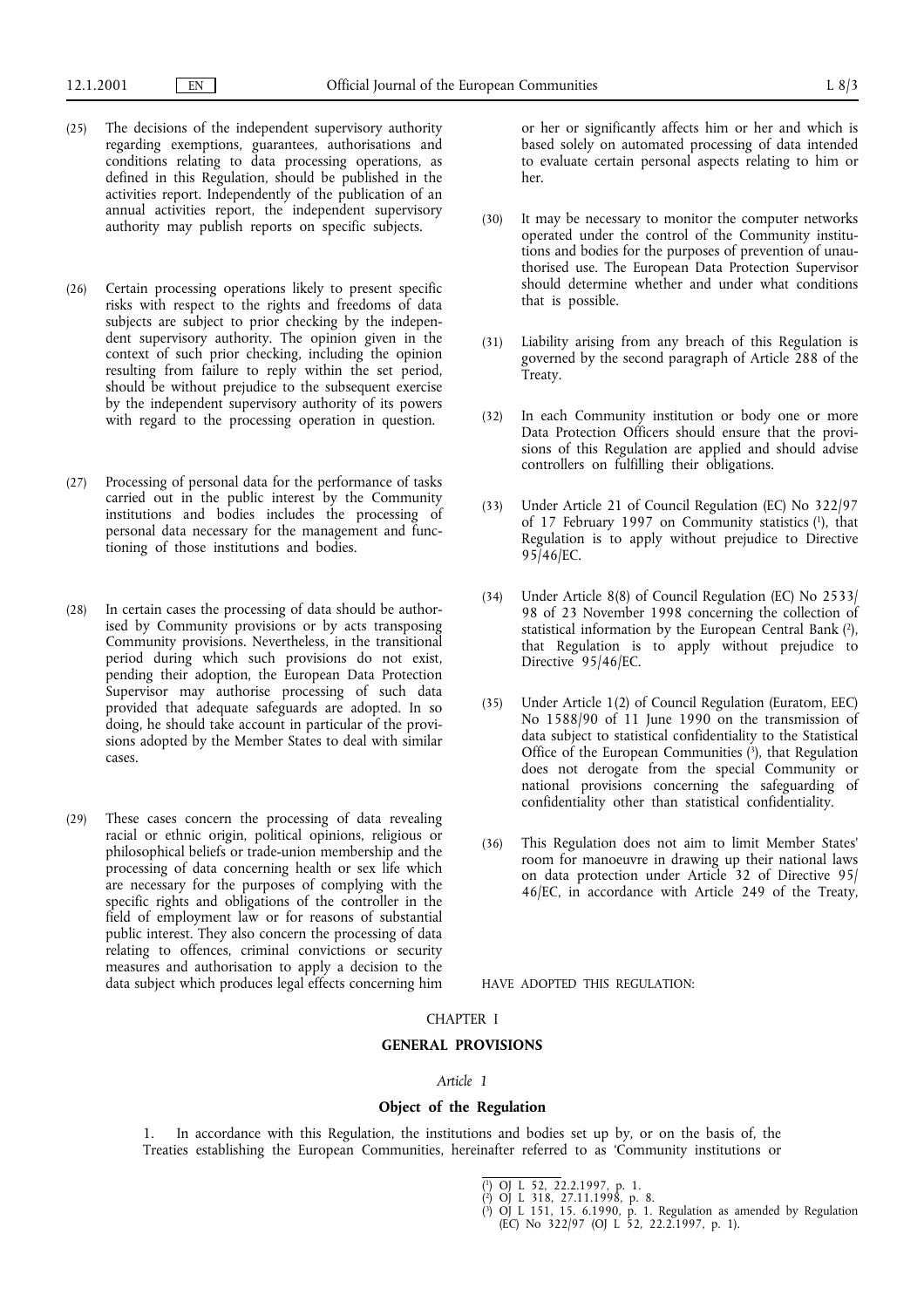bodies', shall protect the fundamental rights and freedoms of natural persons, and in particular their right to privacy with respect to the processing of personal data and shall neither restrict nor prohibit the free flow of personal data between themselves or to recipients subject to the national law of the Member States implementing Directive 95/46/EC.

2. The independent supervisory authority established by this Regulation, hereinafter referred to as the European Data Protection Supervisor, shall monitor the application of the provisions of this Regulation to all processing operations carried out by a Community institution or body.

#### *Article 2*

#### **Definitions**

For the purposes of this Regulation:

- (a) 'personal data' shall mean any information relating to an identified or identifiable natural person hereinafter referred to as 'data subject'; an identifiable person is one who can be identified, directly or indirectly, in particular by reference to an identification number or to one or more factors specific to his or her physical, physiological, mental, economic, cultural or social identity;
- (b) 'processing of personal data' hereinafter referred to as 'processing' shall mean any operation or set of operations which is performed upon personal data, whether or not by automatic means, such as collection, recording, organisation, storage, adaptation or alteration, retrieval, consultation, use, disclosure by transmission, dissemination or otherwise making available, alignment or combination, blocking, erasure or destruction;
- (c) 'personal data filing system' hereinafter referred to as 'filing system' shall mean any structured set of personal data which are accessible according to specific criteria, whether centralised, decentralised or dispersed on a functional or geographical basis;
- (d) 'controller' shall mean the Community institution or body, the Directorate-General, the unit or any other organisational entity which alone or jointly with others determines the purposes and means of the processing of personal data; where the purposes and means of processing are determined by a specific Community act, the controller or the specific criteria for its nomination may be designated by such Community act;
- (e) 'processor' shall mean a natural or legal person, public authority, agency or any other body which processes personal data on behalf of the controller;
- (f) 'third party' shall mean a natural or legal person, public authority, agency or body other than the data subject, the controller, the processor and the persons who, under the direct authority of the controller or the processor, are authorised to process the data;
- (g) 'recipient' shall mean a natural or legal person, public authority, agency or any other body to whom data are disclosed, whether a third party or not; however, authorities which may receive data in the framework of a particular inquiry shall not be regarded as recipients;
- (h) 'the data subject's consent' shall mean any freely given specific and informed indication of his or her wishes by which the data subject signifies his or her agreement to personal data relating to him or her being processed.

#### *Article 3*

### **Scope**

1. This Regulation shall apply to the processing of personal data by all Community institutions and bodies insofar as such processing is carried out in the exercise of activities all or part of which fall within the scope of Community law.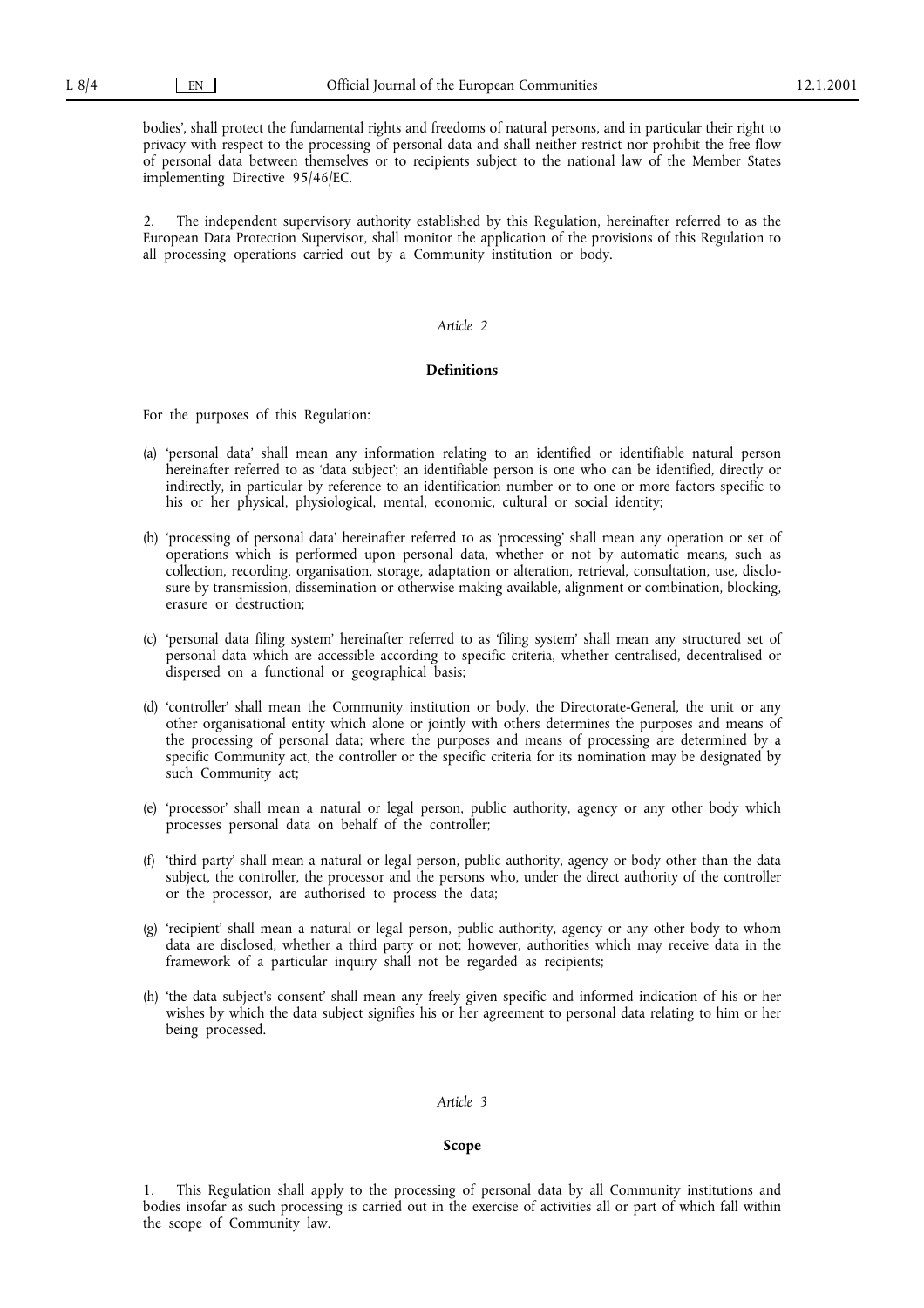2. This Regulation shall apply to the processing of personal data wholly or partly by automatic means, and to the processing otherwise than by automatic means of personal data which form part of a filing system or are intended to form part of a filing system.

## **CHAPTER II**

# **GENERAL RULES ON THE LAWFULNESS OF THE PROCESSING OF PERSONAL DATA**

#### SECTION<sub>1</sub>

#### **PRINCIPLES RELATING TO DATA QUALITY**

#### *Article 4*

#### **Data quality**

- 1. Personal data must be:
- (a) processed fairly and lawfully;
- (b) collected for specified, explicit and legitimate purposes and not further processed in a way incompatible with those purposes. Further processing of personal data for historical, statistical or scientific purposes shall not be considered incompatible provided that the controller provides appropriate safeguards, in particular to ensure that the data are not processed for any other purposes or used in support of measures or decisions regarding any particular individual;
- (c) adequate, relevant and not excessive in relation to the purposes for which they are collected and/or further processed;
- (d) accurate and, where necessary, kept up to date; every reasonable step must be taken to ensure that data which are inaccurate or incomplete, having regard to the purposes for which they were collected or for which they are further processed, are erased or rectified;
- (e) kept in a form which permits identification of data subjects for no longer than is necessary for the purposes for which the data were collected or for which they are further processed. The Community institution or body shall lay down that personal data which are to be stored for longer periods for historical, statistical or scientific use should be kept either in anonymous form only or, if that is not possible, only with the identity of the data subjects encrypted. In any event, the data shall not be used for any purpose other than for historical, statistical or scientific purposes.
- 2. It shall be for the controller to ensure that paragraph 1 is complied with.

### SECTION 2

# **CRITERIA FOR MAKING DATA PROCESSING LEGITIMATE**

# *Article 5*

## **Lawfulness of processing**

Personal data may be processed only if:

(a) processing is necessary for the performance of a task carried out in the public interest on the basis of the Treaties establishing the European Communities or other legal instruments adopted on the basis thereof or in the legitimate exercise of official authority vested in the Community institution or body or in a third party to whom the data are disclosed, or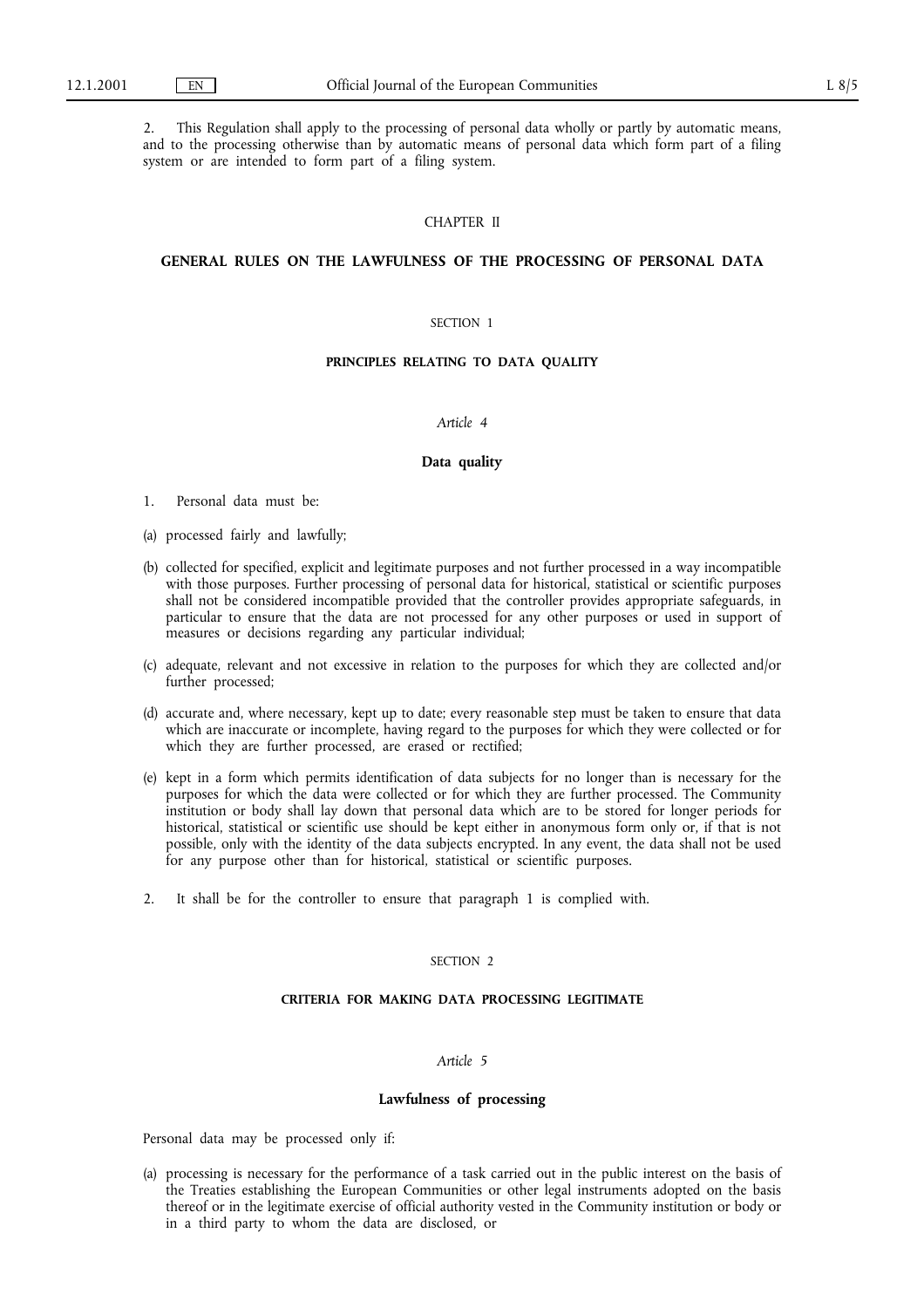- (b) processing is necessary for compliance with a legal obligation to which the controller is subject, or
- (c) processing is necessary for the performance of a contract to which the data subject is party or in order to take steps at the request of the data subject prior to entering into a contract, or
- (d) the data subject has unambiguously given his or her consent, or
- (e) processing is necessary in order to protect the vital interests of the data subject.

# **Change of purpose**

Without prejudice to Articles 4, 5 and 10:

- 1. Personal data shall only be processed for purposes other than those for which they have been collected if the change of purpose is expressly permitted by the internal rules of the Community institution or body.
- 2. Personal data collected exclusively for ensuring the security or the control of the processing systems or operations shall not be used for any other purpose, with the exception of the prevention, investigation, detection and prosecution of serious criminal offences.

# *Article 7*

### **Transfer of personal data within or between Community institutions or bodies**

Without prejudice to Articles 4, 5, 6 and 10:

- 1. Personal data shall only be transferred within or to other Community institutions or bodies if the data are necessary for the legitimate performance of tasks covered by the competence of the recipient.
- 2. Where the data are transferred following a request from the recipient, both the controller and the recipient shall bear the responsibility for the legitimacy of this transfer.

The controller shall be required to verify the competence of the recipient and to make a provisional evaluation of the necessity for the transfer of the data. If doubts arise as to this necessity, the controller shall seek further information from the recipient.

The recipient shall ensure that the necessity for the transfer of the data can be subsequently verified.

3. The recipient shall process the personal data only for the purposes for which they were transmitted.

### *Article 8*

# **Transfer of personal data to recipients, other than Community institutions and bodies, subject to Directive 95/46/EC**

Without prejudice to Articles 4, 5, 6 and 10, personal data shall only be transferred to recipients subject to the national law adopted for the implementation of Directive 95/46/EC,

- (a) if the recipient establishes that the data are necessary for the performance of a task carried out in the public interest or subject to the exercise of public authority, or
- (b) if the recipient establishes the necessity of having the data transferred and if there is no reason to assume that the data subject's legitimate interests might be prejudiced.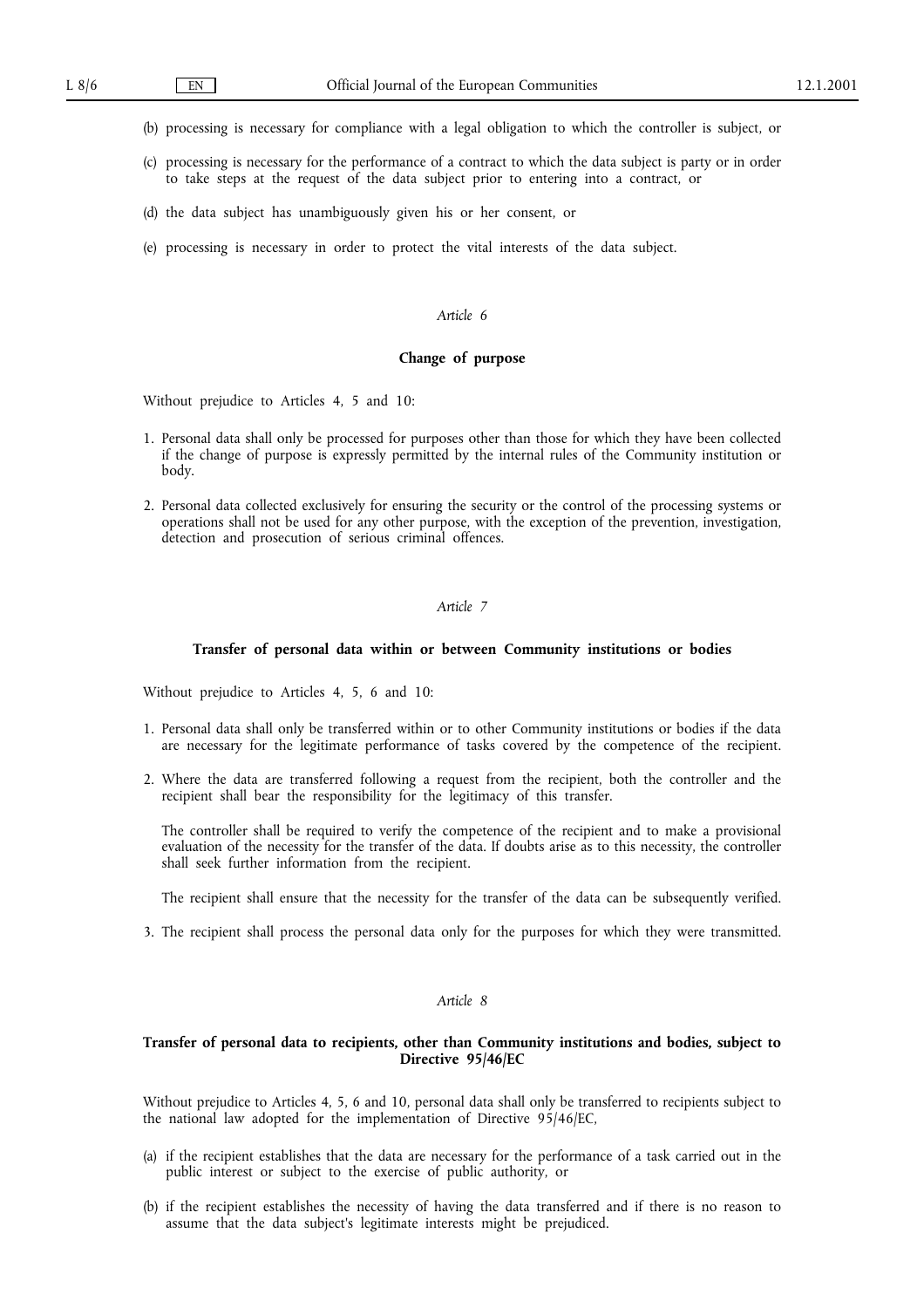## **Transfer of personal data to recipients, other than Community institutions and bodies, which are not subject to Directive 95/46/EC**

1. Personal data shall only be transferred to recipients, other than Community institutions and bodies, which are not subject to national law adopted pursuant to Directive 95/46/EC, if an adequate level of protection is ensured in the country of the recipient or within the recipient international organisation and the data are transferred solely to allow tasks covered by the competence of the controller to be carried out.

2. The adequacy of the level of protection afforded by the third country or international organisation in question shall be assessed in the light of all the circumstances surrounding a data transfer operation or set of data transfer operations; particular consideration shall be given to the nature of the data, the purpose and duration of the proposed processing operation or operations, the recipient third country or recipient international organisation, the rules of law, both general and sectoral, in force in the third country or international organisation in question and the professional rules and security measures which are complied with in that third country or international organisation.

3. The Community institutions and bodies shall inform the Commission and the European Data Protection Supervisor of cases where they consider the third country or international organisation in question does not ensure an adequate level of protection within the meaning of paragraph 2.

4. The Commission shall inform the Member States of any cases as referred to in paragraph 3.

5. The Community institutions and bodies shall take the necessary measures to comply with decisions taken by the Commission when it establishes, pursuant to Article 25(4) and (6) of Directive 95/46/EC, that a third country or an international organisation ensures or does not ensure an adequate level of protection.

6. By way of derogation from paragraphs 1 and 2, the Community institution or body may transfer personal data if:

- (a) the data subject has given his or her consent unambiguously to the proposed transfer; or
- (b) the transfer is necessary for the performance of a contract between the data subject and the controller or the implementation of pre-contractual measures taken in response to the data subject's request; or
- (c) the transfer is necessary for the conclusion or performance of a contract entered into in the interest of the data subject between the controller and a third party; or
- (d) the transfer is necessary or legally required on important public interest grounds, or for the establishment, exercise or defence of legal claims; or
- (e) the transfer is necessary in order to protect the vital interests of the data subject; or
- (f) the transfer is made from a register which, according to Community law, is intended to provide information to the public and which is open to consultation either by the public in general or by any person who can demonstrate a legitimate interest, to the extent that the conditions laid down in Community law for consultation are fulfilled in the particular case.

7. Without prejudice to paragraph 6, the European Data Protection Supervisor may authorise a transfer or a set of transfers of personal data to a third country or international organisation which does not ensure an adequate level of protection within the meaning of paragraphs 1 and 2, where the controller adduces adequate safeguards with respect to the protection of the privacy and fundamental rights and freedoms of individuals and as regards the exercise of the corresponding rights; such safeguards may in particular result from appropriate contractual clauses.

8. The Community institutions and bodies shall inform the European Data Protection Supervisor of categories of cases where they have applied paragraphs 6 and 7.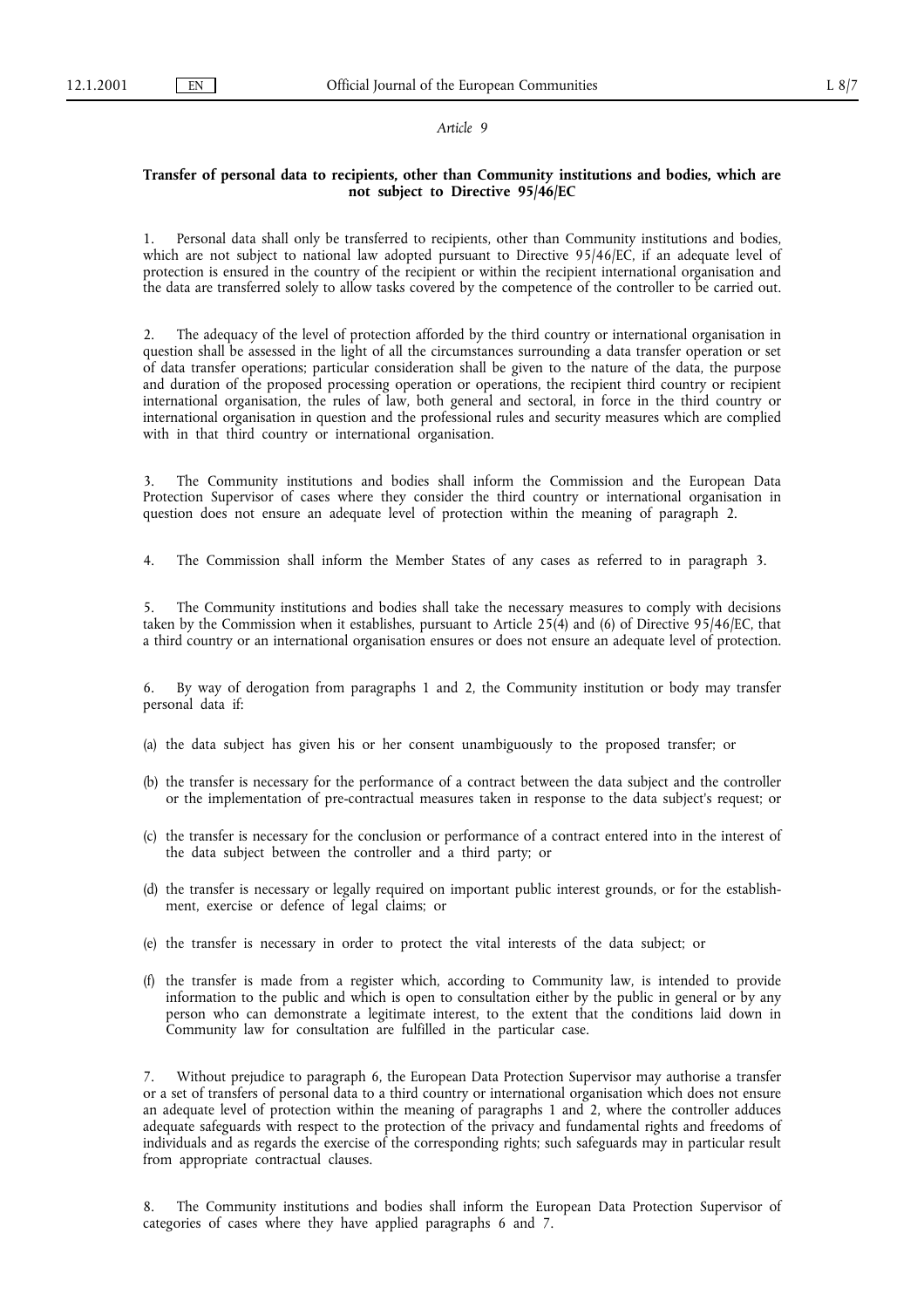### SECTION<sub>3</sub>

## **SPECIAL CATEGORIES OF PROCESSING**

### *Article 10*

### **The processing of special categories of data**

1. The processing of personal data revealing racial or ethnic origin, political opinions, religious or philosophical beliefs, trade-union membership, and of data concerning health or sex life, are prohibited.

- 2. Paragraph 1 shall not apply where:
- (a) the data subject has given his or her express consent to the processing of those data, except where the internal rules of the Community institution or body provide that the prohibition referred to in paragraph 1 may not be lifted by the data subject's giving his or her consent, or
- (b) processing is necessary for the purposes of complying with the specific rights and obligations of the controller in the field of employment law insofar as it is authorised by the Treaties establishing the European Communities or other legal instruments adopted on the basis thereof, or, if necessary, insofar as it is agreed upon by the European Data Protection Supervisor, subject to adequate safeguards, or
- (c) processing is necessary to protect the vital interests of the data subject or of another person where the data subject is physically or legally incapable of giving his or her consent, or
- (d) processing relates to data which are manifestly made public by the data subject or is necessary for the establishment, exercise or defence of legal claims, or
- (e) processing is carried out in the course of its legitimate activities with appropriate safeguards by a non-profit-seeking body which constitutes an entity integrated in a Community institution or body, not subject to national data protection law by virtue of Article 4 of Directive 95/46/EC, and with a political, philosophical, religious or trade-union aim and on condition that the processing relates solely to the members of this body or to persons who have regular contact with it in connection with its purposes and that the data are not disclosed to a third party without the consent of the data subjects.

Paragraph 1 shall not apply where processing of the data is required for the purposes of preventive medicine, medical diagnosis, the provision of care or treatment or the management of health-care services, and where those data are processed by a health professional subject to the obligation of professional secrecy or by another person also subject to an equivalent obligation of secrecy.

4. Subject to the provision of appropriate safeguards, and for reasons of substantial public interest, exemptions in addition to those laid down in paragraph 2 may be laid down by the Treaties establishing the European Communities or other legal instruments adopted on the basis thereof or, if necessary, by decision of the European Data Protection Supervisor.

5. Processing of data relating to offences, criminal convictions or security measures may be carried out only if authorised by the Treaties establishing the European Communities or other legal instruments adopted on the basis thereof or, if necessary, by the European Data Protection Supervisor, subject to appropriate specific safeguards.

6. The European Data Protection Supervisor shall determine the conditions under which a personal number or other identifier of general application may be processed by a Community institution or body.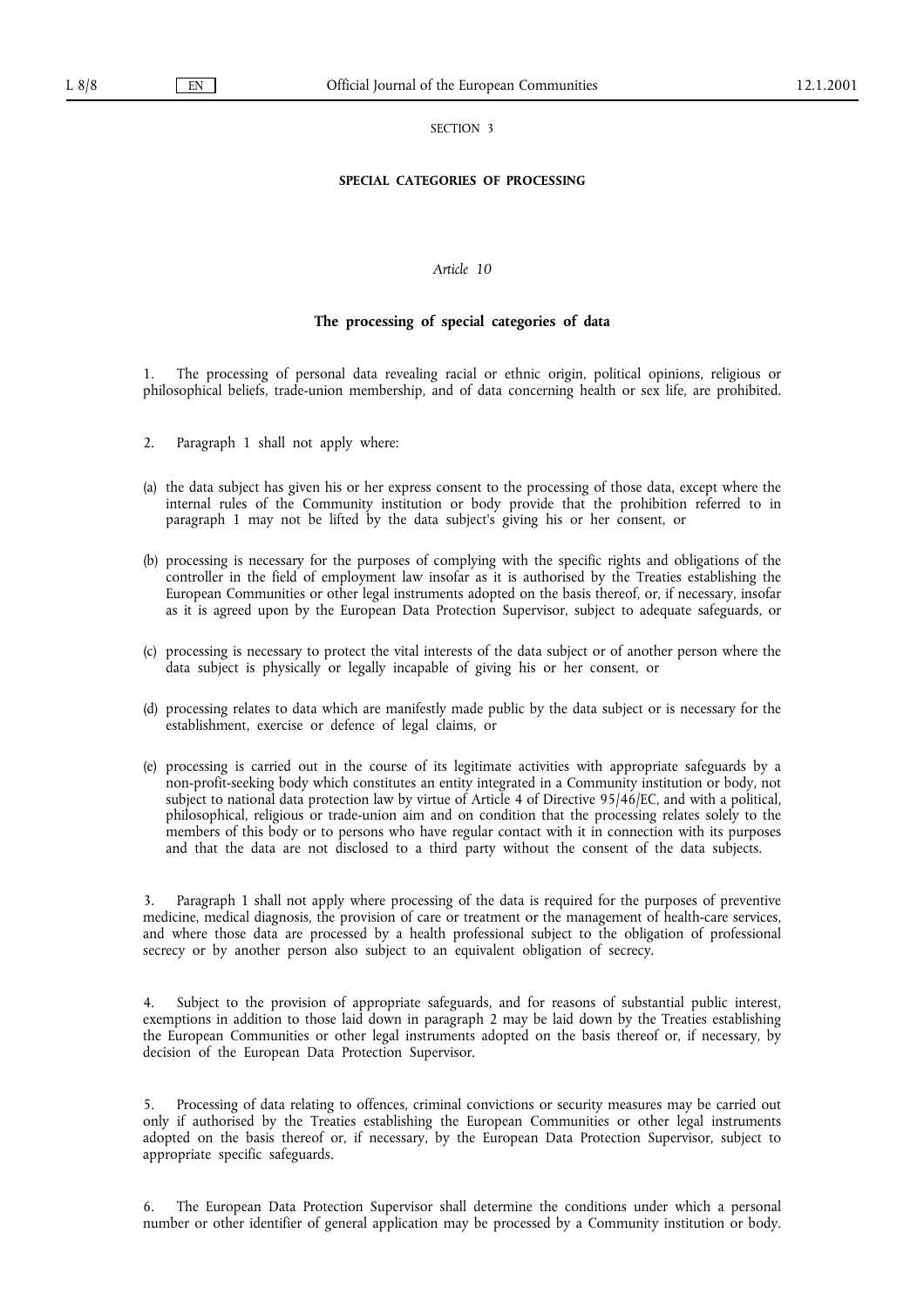### SECTION 4

#### **INFORMATION TO BE GIVEN TO THE DATA SUBJECT**

## *Article 11*

### **Information to be supplied where the data have been obtained from the data subject**

The controller shall provide a data subject from whom data relating to himself/herself are collected with at least the following information, except where he or she already has it:

- (a) the identity of the controller;
- (b) the purposes of the processing operation for which the data are intended;
- (c) the recipients or categories of recipients of the data;
- (d) whether replies to the questions are obligatory or voluntary, as well as the possible consequences of failure to reply;
- (e) the existence of the right of access to, and the right to rectify, the data concerning him or her;
- (f) any further information such as:
	- (i) the legal basis of the processing operation for which the data are intended,
	- (ii) the time-limits for storing the data,
	- (iii) the right to have recourse at any time to the European Data Protection Supervisor,

insofar as such further information is necessary, having regard to the specific circumstances in which the data are collected, to guarantee fair processing in respect of the data subject.

2. By way of derogation from paragraph 1, the provision of information or part of it, except for the information referred to in paragraph  $I(a)$ , (b) and  $(d)$ , may be deferred as long as this is necessary for statistical purposes. The information must be provided as soon as the reason for which the information is withheld ceases to exist.

### *Article 12*

## **Information to be supplied where the data have not been obtained from the data subject**

1. Where the data have not been obtained from the data subject, the controller shall at the time of undertaking the recording of personal data or, if a disclosure to a third party is envisaged, no later than the time when the data are first disclosed, provide the data subject with at least the following information, except where he or she already has it:

- (a) the identity of the controller;
- (b) the purposes of the processing operation;
- (c) the categories of data concerned;
- (d) the recipients or categories of recipients;
- (e) the existence of the right of access to, and the right to rectify, the data concerning him or her;
- (f) any further information such as:
	- (i) the legal basis of the processing operation for which the data are intended,
	- (ii) the time-limits for storing the data,
	- (iii) the right to have recourse at any time to the European Data Protection Supervisor,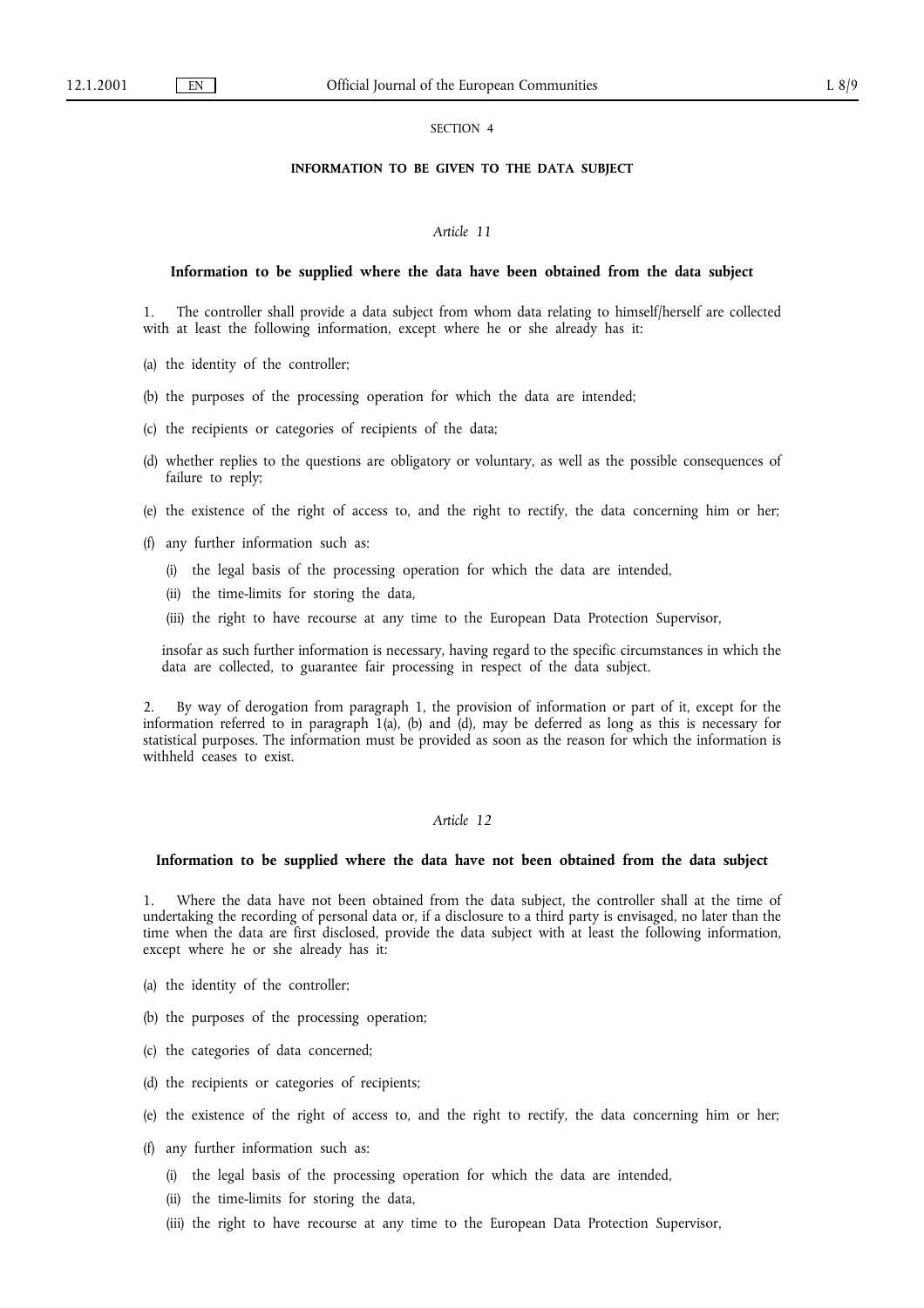(iv) the origin of the data, except where the controller cannot disclose this information for reasons of professional secrecy,

insofar as such further information is necessary, having regard to the specific circumstances in which the data are processed, to guarantee fair processing in respect of the data subject.

2. Paragraph 1 shall not apply where, in particular for processing for statistical purposes or for the purposes of historical or scientific research, the provision of such information proves impossible or would involve a disproportionate effort or if recording or disclosure is expressly laid down by Community law. In these cases the Community institution or body shall provide for appropriate safeguards after consulting the European Data Protection Supervisor.

### SECTION 5

### **RIGHTS OF THE DATA SUBJECT**

## *Article 13*

## **Right of access**

The data subject shall have the right to obtain, without constraint, at any time within three months from the receipt of the request and free of charge from the controller:

- (a) confirmation as to whether or not data related to him or her are being processed;
- (b) information at least as to the purposes of the processing operation, the categories of data concerned, and the recipients or categories of recipients to whom the data are disclosed;
- (c) communication in an intelligible form of the data undergoing processing and of any available information as to their source;
- (d) knowledge of the logic involved in any automated decision process concerning him or her.

### *Article 14*

#### **Rectification**

The data subject shall have the right to obtain from the controller the rectification without delay of inaccurate or incomplete personal data.

### *Article 15*

## **Blocking**

1. The data subject shall have the right to obtain from the controller the blocking of data where:

- (a) their accuracy is contested by the data subject, for a period enabling the controller to verify the accuracy, including the completeness, of the data, or;
- (b) the controller no longer needs them for the accomplishment of its tasks but they have to be maintained for purposes of proof, or;
- (c) the processing is unlawful and the data subject opposes their erasure and demands their blocking instead.

2. In automated filing systems blocking shall in principle be ensured by technical means. The fact that the personal data are blocked shall be indicated in the system in such a way that it becomes clear that the personal data may not be used.

3. Personal data blocked pursuant to this Article shall, with the exception of their storage, only be processed for purposes of proof, or with the data subject's consent, or for the protection of the rights of a third party.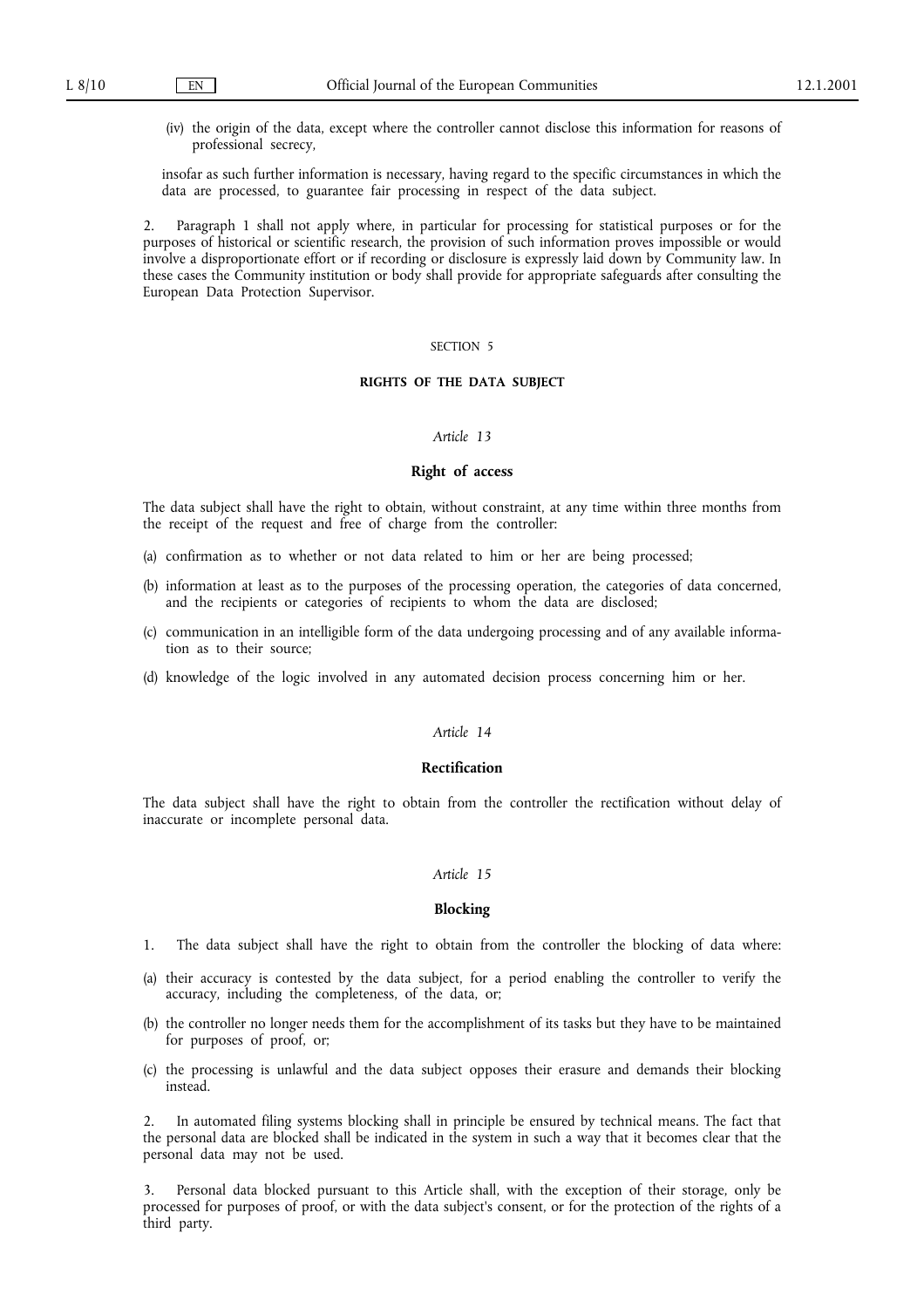The data subject who requested and obtained the blocking of his or her data shall be informed by the controller before the data are unblocked.

### *Article 16*

### **Erasure**

The data subject shall have the right to obtain from the controller the erasure of data if their processing is unlawful, particularly where the provisions of Sections 1, 2 and 3 of Chapter II have been infringed.

### *Article 17*

### **Notification to third parties**

The data subject shall have the right to obtain from the controller the notification to third parties to whom the data have been disclosed of any rectification, erasure or blocking pursuant to Articles 13 to 16 unless this proves impossible or involves a disproportionate effort.

#### *Article 18*

### **The data subject's right to object**

The data subject shall have the right:

- (a) to object at any time, on compelling legitimate grounds relating to his or her particular situation, to the processing of data relating to him or her, except in the cases covered by Article 5(b), (c) and (d). Where there is a justified objection, the processing in question may no longer involve those data;
- (b) to be informed before personal data are disclosed for the first time to third parties or before they are used on their behalf for the purposes of direct marketing, and to be expressly offered the right to object free of charge to such disclosure or use.

# *Article 19*

#### **Automated individual decisions**

The data subject shall have the right not to be subject to a decision which produces legal effects concerning him or her or significantly affects him or her and which is based solely on automated processing of data intended to evaluate certain personal aspects relating to him or her, such as his or her performance at work, reliability or conduct, unless the decision is expressly authorised pursuant to national or Community legislation or, if necessary, by the European Data Protection Supervisor. In either case, measures to safeguard the data subject's legitimate interests, such as arrangements allowing him or her to put his or her point of view, must be taken.

#### SECTION 6

## **EXEMPTIONS AND RESTRICTIONS**

### *Article 20*

#### **Exemptions and restrictions**

1. The Community institutions and bodies may restrict the application of Article 4(1), Article 11, Article 12(1), Articles 13 to 17 and Article 37(1) where such restriction constitutes a necessary measure to safeguard:

- (a) the prevention, investigation, detection and prosecution of criminal offences;
- (b) an important economic or financial interest of a Member State or of the European Communities, including monetary, budgetary and taxation matters;
- (c) the protection of the data subject or of the rights and freedoms of others;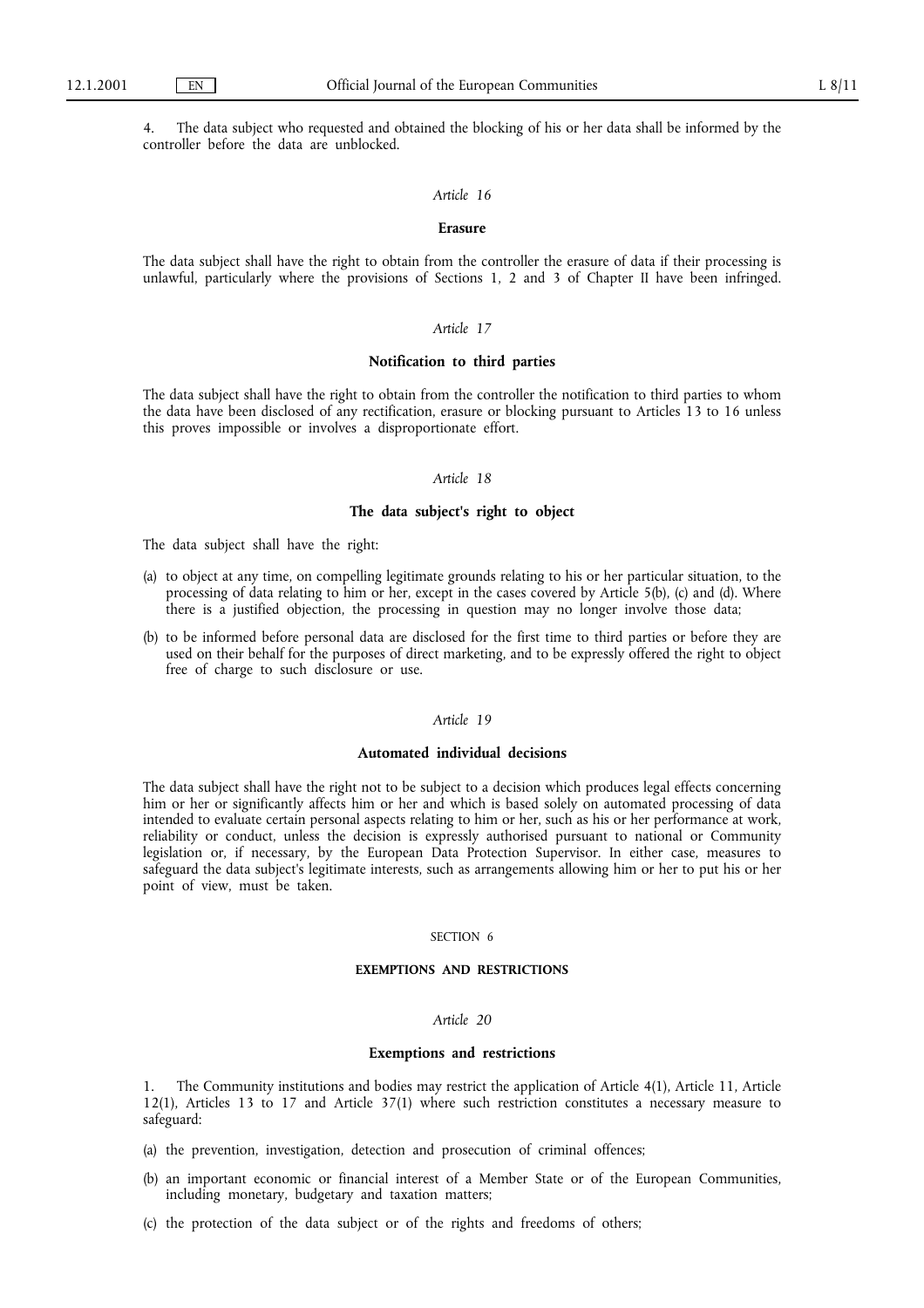- (d) the national security, public security or defence of the Member States;
- (e) a monitoring, inspection or regulatory task connected, even occasionally, with the exercise of official authority in the cases referred to in (a) and (b).

2. Articles 13 to 16 shall not apply when data are processed solely for purposes of scientific research or are kept in personal form for a period which does not exceed the period necessary for the sole purpose of compiling statistics, provided that there is clearly no risk of breaching the privacy of the data subject and that the controller provides adequate legal safeguards, in particular to ensure that the data are not used for taking measures or decisions regarding particular individuals.

3. If a restriction provided for by paragraph 1 is imposed, the data subject shall be informed, in accordance with Community law, of the principal reasons on which the application of the restriction is based and of his or her right to have recourse to the European Data Protection Supervisor.

4. If a restriction provided for by paragraph 1 is relied upon to deny access to the data subject, the European Data Protection Supervisor shall, when investigating the complaint, only inform him or her of whether the data have been processed correctly and, if not, whether any necessary corrections have been made.

5. Provision of the information referred to under paragraphs 3 and 4 may be deferred for as long as such information would deprive the restriction imposed by paragraph 1 of its effect.

### SECTION<sub>7</sub>

### **CONFIDENTIALITY AND SECURITY OF PROCESSING**

### *Article 21*

#### **Confidentiality of processing**

A person employed with a Community institution or body and any Community institution or body itself acting as processor, with access to personal data, shall not process them except on instructions from the controller, unless required to do so by national or Community law.

# *Article 22*

## **Security of processing**

1. Having regard to the state of the art and the cost of their implementation, the controller shall implement appropriate technical and organisational measures to ensure a level of security appropriate to the risks represented by the processing and the nature of the personal data to be protected.

Such measures shall be taken in particular to prevent any unauthorised disclosure or access, accidental or unlawful destruction or accidental loss, or alteration, and to prevent all other unlawful forms of processing.

2. Where personal data are processed by automated means, measures shall be taken as appropriate in view of the risks in particular with the aim of:

- (a) preventing any unauthorised person from gaining access to computer systems processing personal data;
- (b) preventing any unauthorised reading, copying, alteration or removal of storage media;
- (c) preventing any unauthorised memory inputs as well as any unauthorised disclosure, alteration or erasure of stored personal data;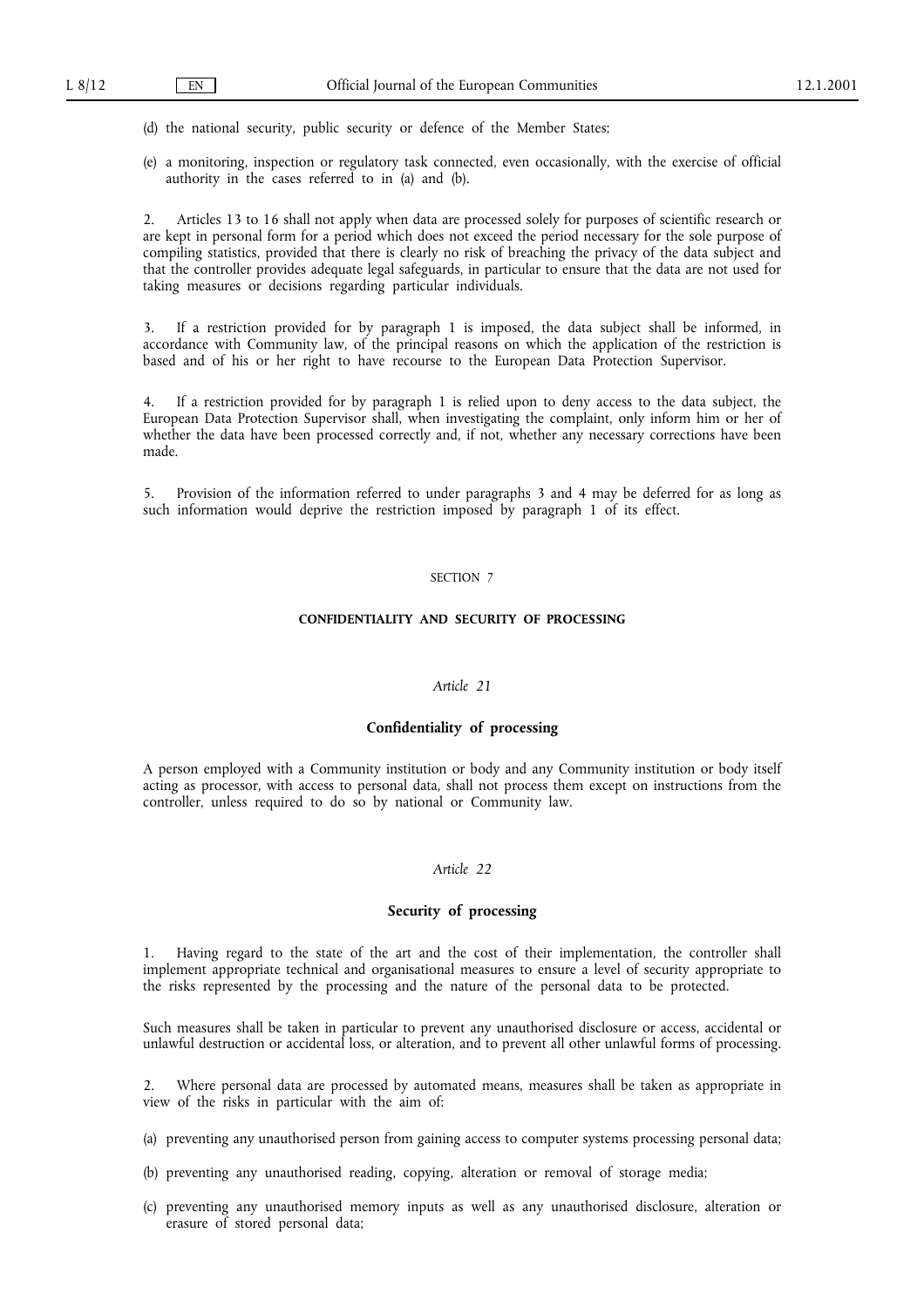- (d) preventing unauthorised persons from using data-processing systems by means of data transmission facilities;
- (e) ensuring that authorised users of a data-processing system can access no personal data other than those to which their access right refers;
- (f) recording which personal data have been communicated, at what times and to whom;
- (g) ensuring that it will subsequently be possible to check which personal data have been processed, at what times and by whom;
- (h) ensuring that personal data being processed on behalf of third parties can be processed only in the manner prescribed by the contracting institution or body;
- (i) ensuring that, during communication of personal data and during transport of storage media, the data cannot be read, copied or erased without authorisation;
- (j) designing the organisational structure within an institution or body in such a way that it will meet the special requirements of data protection.

### **Processing of personal data on behalf of controllers**

1. Where a processing operation is carried out on its behalf, the controller shall choose a processor providing sufficient guarantees in respect of the technical and organisational security measures required by Article 22 and ensure compliance with those measures.

2. The carrying out of a processing operation by way of a processor shall be governed by a contract or legal act binding the processor to the controller and stipulating in particular that:

- (a) the processor shall act only on instructions from the controller;
- (b) the obligations set out in Articles 21 and 22 shall also be incumbent on the processor unless, by virtue of Article 16 or Article 17(3), second indent, of Directive 95/46/EC, the processor is already subject to obligations with regard to confidentiality and security laid down in the national law of one of the Member States.

3. For the purposes of keeping proof, the parts of the contract or the legal act relating to data protection and the requirements relating to the measures referred to in Article 22 shall be in writing or in another equivalent form.

### SECTION 8

### **DATA PROTECTION OFFICER**

# *Article 24*

## **Appointment and tasks of the Data Protection Officer**

1. Each Community institution and Community body shall appoint at least one person as data protection officer. That person shall have the task of:

- (a) ensuring that controllers and data subjects are informed of their rights and obligations pursuant to this Regulation;
- (b) responding to requests from the European Data Protection Supervisor and, within the sphere of his or her competence, cooperating with the European Data Protection Supervisor at the latter's request or on his or her own initiative;
- (c) ensuring in an independent manner the internal application of the provisions of this Regulation;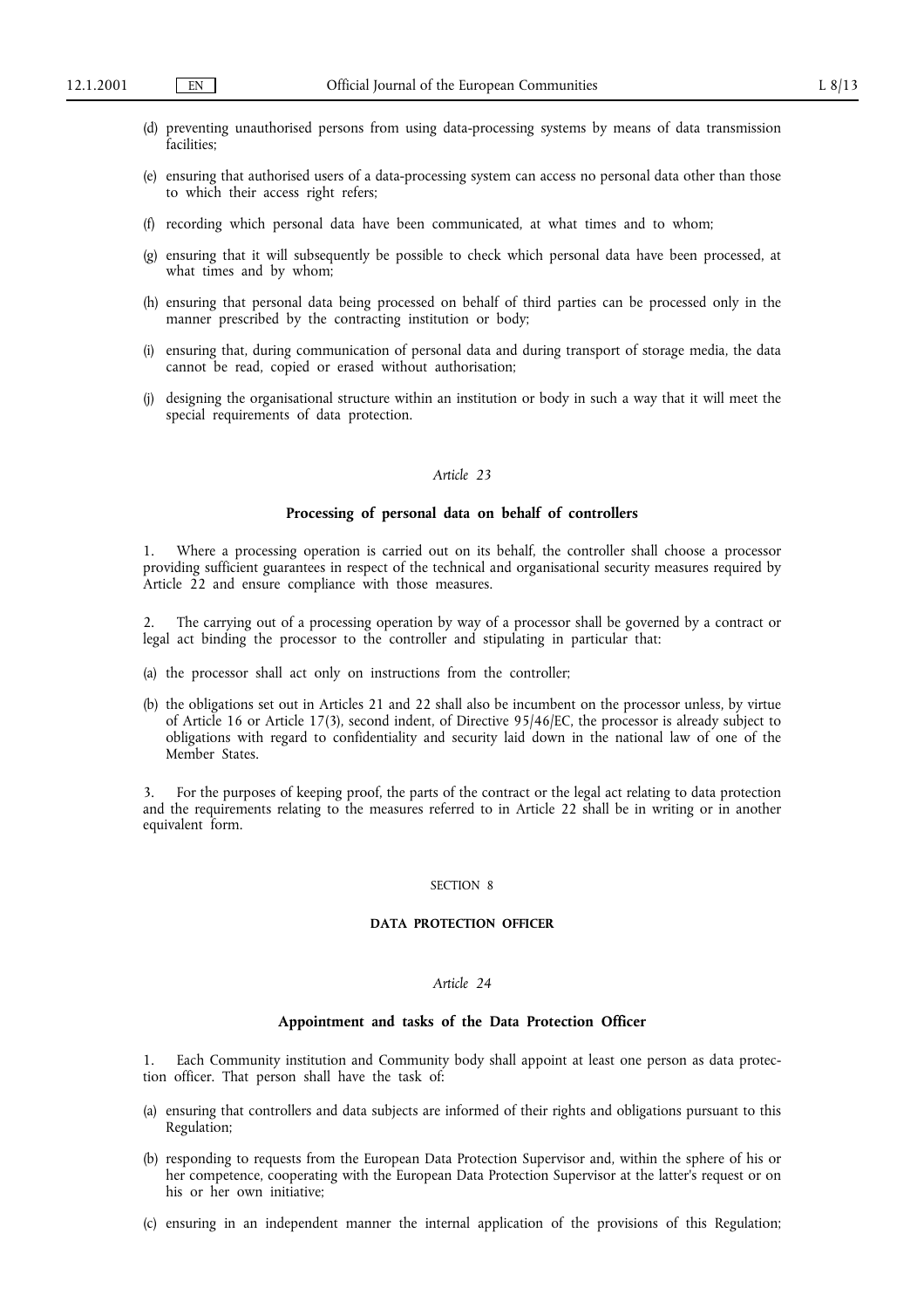- (d) keeping a register of the processing operations carried out by the controller, containing the items of information referred to in Article  $25(2)$ ;
- (e) notifying the European Data Protection Supervisor of the processing operations likely to present specific risks within the meaning of Article 27.

That person shall thus ensure that the rights and freedoms of the data subjects are unlikely to be adversely affected by the processing operations.

2. The Data Protection Officer shall be selected on the basis of his or her personal and professional qualities and, in particular, his or her expert knowledge of data protection.

The selection of the Data Protection Officer shall not be liable to result in a conflict of interests between his or her duty as Data Protection Officer and any other official duties, in particular in relation to the application of the provisions of this Regulation.

The Data Protection Officer shall be appointed for a term of between two and five years. He or she shall be eligible for reappointment up to a maximum total term of ten years. He or she may be dismissed from the post of Data Protection Officer by the Community institution or body which appointed him or her only with the consent of the European Data Protection Supervisor, if he or she no longer fulfils the conditions required for the performance of his or her duties.

5. After his or her appointment the Data Protection Officer shall be registered with the European Data Protection Supervisor by the institution or body which appointed him or her.

6. The Community institution or body which appointed the Data Protection Officer shall provide him or her with the staff and resources necessary to carry out his or her duties.

7. With respect to the performance of his or her duties, the Data Protection Officer may not receive any instructions.

8. Further implementing rules concerning the Data Protection Officer shall be adopted by each Community institution or body in accordance with the provisions in the Annex. The implementing rules shall in particular concern the tasks, duties and powers of the Data Protection Officer.

# *Article 25*

#### **Notification to the Data Protection Officer**

1. The controller shall give prior notice to the Data Protection Officer of any processing operation or set of such operations intended to serve a single purpose or several related purposes.

- 2. The information to be given shall include:
- (a) the name and address of the controller and an indication of the organisational parts of an institution or body entrusted with the processing of personal data for a particular purpose;
- (b) the purpose or purposes of the processing;
- (c) a description of the category or categories of data subjects and of the data or categories of data relating to them;
- (d) the legal basis of the processing operation for which the data are intended;
- (e) the recipients or categories of recipient to whom the data might be disclosed;
- (f) a general indication of the time limits for blocking and erasure of the different categories of data;
- (g) proposed transfers of data to third countries or international organisations;
- (h) a general description allowing a preliminary assessment to be made of the appropriateness of the measures taken pursuant to Article 22 to ensure security of processing.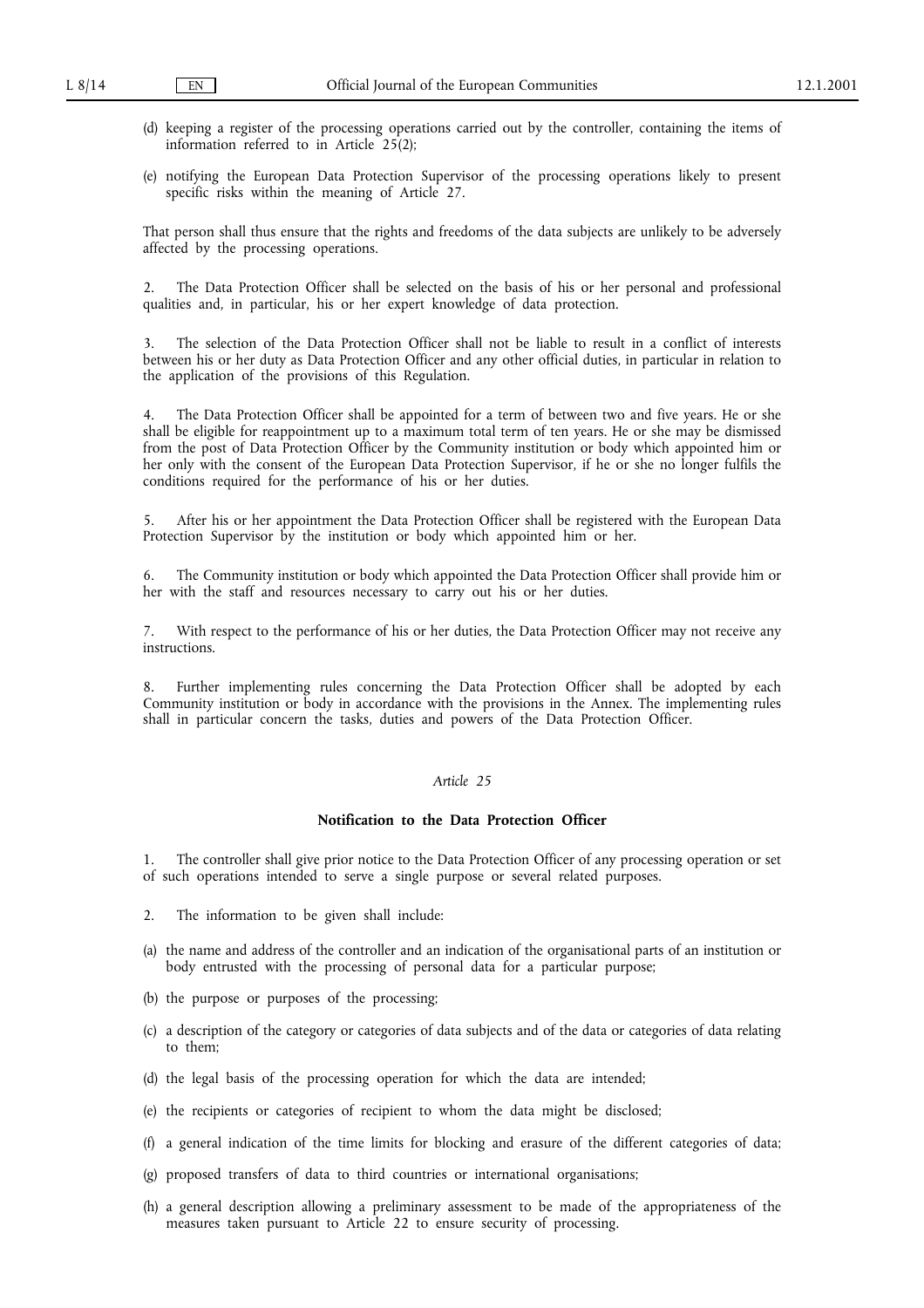3. Any change affecting information referred to in paragraph 2 shall be notified promptly to the Data Protection Officer.

## *Article 26*

### **Register**

A register of processing operations notified in accordance with Article 25 shall be kept by each Data Protection Officer.

The registers shall contain at least the information referred to in Article 25(2)(a) to (g). The registers may be inspected by any person directly or indirectly through the European Data Processing Supervisor.

#### SECTION 9

## **PRIOR CHECKING BY THE EUROPEAN DATA PROTECTION SUPERVISOR AND OBLIGATION TO COOPERATE**

#### *Article 27*

### **Prior checking**

1. Processing operations likely to present specific risks to the rights and freedoms of data subjects by virtue of their nature, their scope or their purposes shall be subject to prior checking by the European Data Protection Supervisor.

- 2. The following processing operations are likely to present such risks:
- (a) processing of data relating to health and to suspected offences, offences, criminal convictions or security measures;
- (b) processing operations intended to evaluate personal aspects relating to the data subject, including his or her ability, efficiency and conduct;
- (c) processing operations allowing linkages not provided for pursuant to national or Community legislation between data processed for different purposes;
- (d) processing operations for the purpose of excluding individuals from a right, benefit or contract.

3. The prior checks shall be carried out by the European Data Protection Supervisor following receipt of a notification from the Data Protection Officer who, in case of doubt as to the need for prior checking, shall consult the European Data Protection Supervisor.

4. The European Data Protection Supervisor shall deliver his or her opinion within two months following receipt of the notification. This period may be suspended until the European Data Protection Supervisor has obtained any further information that he or she may have requested. When the complexity of the matter so requires, this period may also be extended for a further two months, by decision of the European Data Protection Supervisor. This decision shall be notified to the controller prior to expiry of the initial two-month period.

If the opinion has not been delivered by the end of the two-month period, or any extension thereof, it shall be deemed to be favourable.

If the opinion of the European Data Protection Supervisor is that the notified processing may involve a breach of any provision of this Regulation, he or she shall where appropriate make proposals to avoid such breach. Where the controller does not modify the processing operation accordingly, the European Data Protection Supervisor may exercise the powers granted to him or her under Article 47(1).

5. The European Data Protection Supervisor shall keep a register of all processing operations that have been notified to him or her pursuant to paragraph 2. The register shall contain the information referred to in Article 25 and shall be open to public inspection.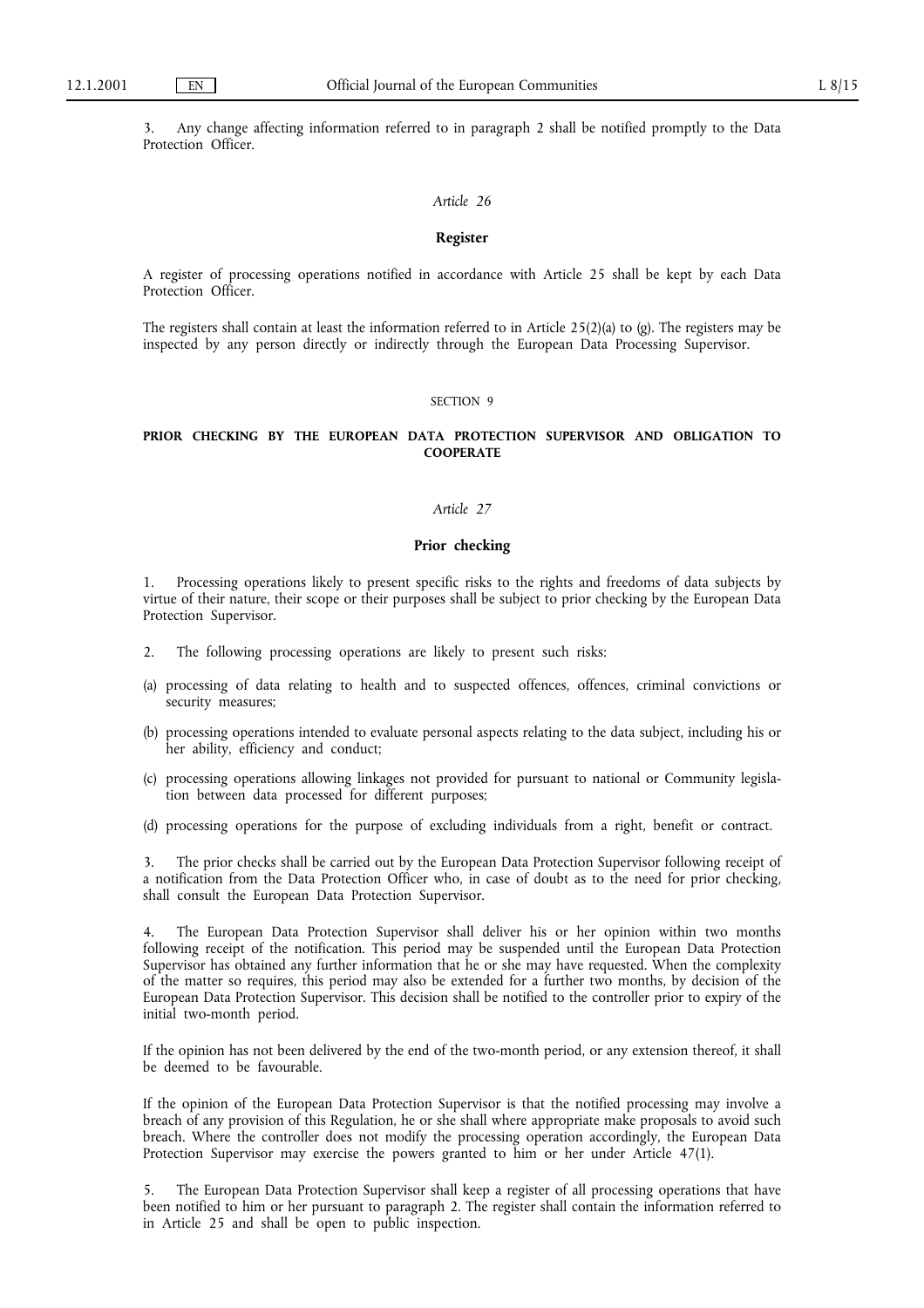#### **Consultation**

1. The Community institutions and bodies shall inform the European Data Protection Supervisor when drawing up administrative measures relating to the processing of personal data involving a Community institution or body alone or jointly with others.

2. When it adopts a legislative proposal relating to the protection of individuals' rights and freedoms with regard to the processing of personal data, the Commission shall consult the European Data Protection Supervisor.

## *Article 29*

#### **Obligation to provide information**

The Community institutions and bodies shall inform the European Data Protection Supervisor of the measures taken further to his or her decisions or authorisations as referred to in Article 46(h).

#### *Article 30*

#### **Obligation to cooperate**

At his or her request, controllers shall assist the European Data Protection Supervisor in the performance of his or her duties, in particular by providing the information referred to in Article 47(2)(a) and by granting access as provided in Article 47(2)(b).

## *Article 31*

### **Obligation to react to allegations**

In response to the European Data Protection Supervisor's exercise of his or her powers under Article 47(1)(b), the controller concerned shall inform the Supervisor of its views within a reasonable period to be specified by the Supervisor. The reply shall also include a description of the measures taken, if any, in response to the remarks of the European Data Protection Supervisor.

## **CHAPTER III**

# **REMEDIES**

## *Article 32*

#### **Remedies**

1. The Court of Justice of the European Communities shall have jurisdiction to hear all disputes which relate to the provisions of this Regulation, including claims for damages.

2. Without prejudice to any judicial remedy, every data subject may lodge a complaint with the European Data Protection Supervisor if he or she considers that his or her rights under Article 286 of the Treaty have been infringed as a result of the processing of his or her personal data by a Community institution or body.

In the absence of a response by the European Data Protection Supervisor within six months, the complaint shall be deemed to have been rejected.

3. Actions against decisions of the European Data Protection Supervisor shall be brought before the Court of Justice of the European Communities.

4. Any person who has suffered damage because of an unlawful processing operation or any action incompatible with this Regulation shall have the right to have the damage made good in accordance with Article 288 of the Treaty.

### *Article 33*

## **Complaints by Community staff**

Any person employed with a Community institution or body may lodge a complaint with the European Data Protection Supervisor regarding an alleged breach of the provisions of this Regulation governing the processing of personal data, without acting through official channels. No-one shall suffer prejudice on account of a complaint lodged with the European Data Protection Supervisor alleging a breach of the provisions governing the processing of personal data.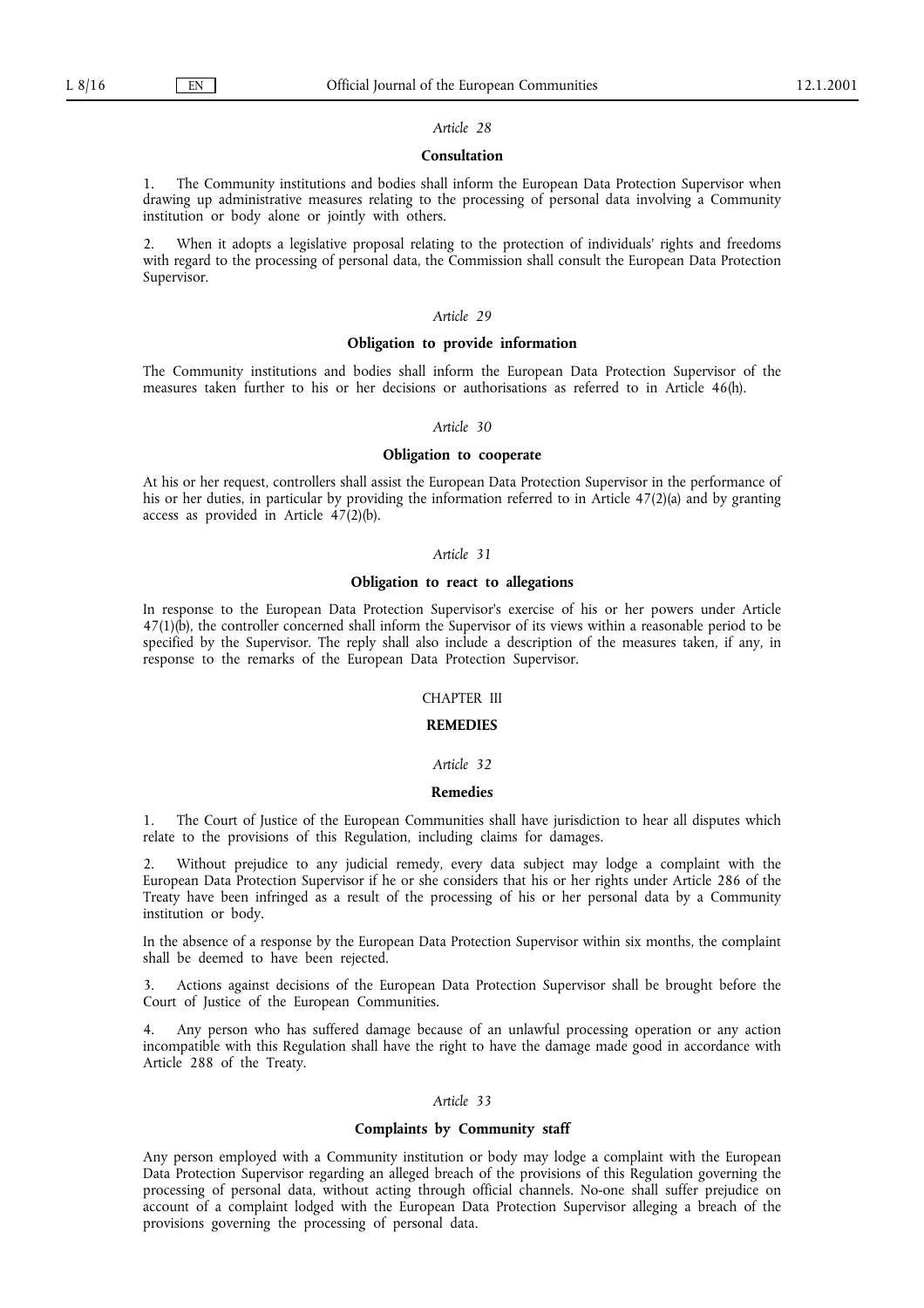### **CHAPTER IV**

## **PROTECTION OF PERSONAL DATA AND PRIVACY IN THE CONTEXT OF INTERNAL TELECOMMUNICATIONS NETWORKS**

#### *Article 34*

#### **Scope**

Without prejudice to the other provisions of this Regulation, this Chapter shall apply to the processing of personal data in connection with the use of telecommunications networks or terminal equipment operated under the control of a Community institution or body.

For the purposes of this Chapter, 'user' shall mean any natural person using a telecommunications network or terminal equipment operated under the control of a Community institution or body.

### *Article 35*

### **Security**

1. The Community institutions and bodies shall take appropriate technical and organisational measures to safeguard the secure use of the telecommunications networks and terminal equipment, if necessary in conjunction with the providers of publicly available telecommunications services or the providers of public telecommunications networks. Having regard to the state of the art and the cost of their implementation, these measures shall ensure a level of security appropriate to the risk presented.

2. In the event of any particular risk of a breach of the security of the network and terminal equipment, the Community institution or body concerned shall inform users of the existence of that risk and of any possible remedies and alternative means of communication.

## *Article 36*

## **Confidentiality of communications**

Community institutions and bodies shall ensure the confidentiality of communications by means of telecommunications networks and terminal equipment, in accordance with the general principles of Community law.

## *Article 37*

#### **Traffic and billing data**

Without prejudice to the provisions of paragraphs 2, 3 and 4, traffic data relating to users which are processed and stored to establish calls and other connections over the telecommunications network shall be erased or made anonymous upon termination of the call or other connection.

2. If necessary, traffic data as indicated in a list agreed by the European Data Protection Supervisor may be processed for the purpose of telecommunications budget and traffic management, including the verification of authorised use of the telecommunications systems. These data shall be erased or made anonymous as soon as possible and no later than six months after collection, unless they need to be kept for a longer period to establish, exercise or defend a right in a legal claim pending before a court.

3. Processing of traffic and billing data shall only be carried out by persons handling billing, traffic or budget management.

4. Users of the telecommunication networks shall have the right to receive non-itemised bills or other records of calls made.

### *Article 38*

### **Directories of users**

1. Personal data contained in printed or electronic directories of users and access to such directories shall be limited to what is strictly necessary for the specific purposes of the directory.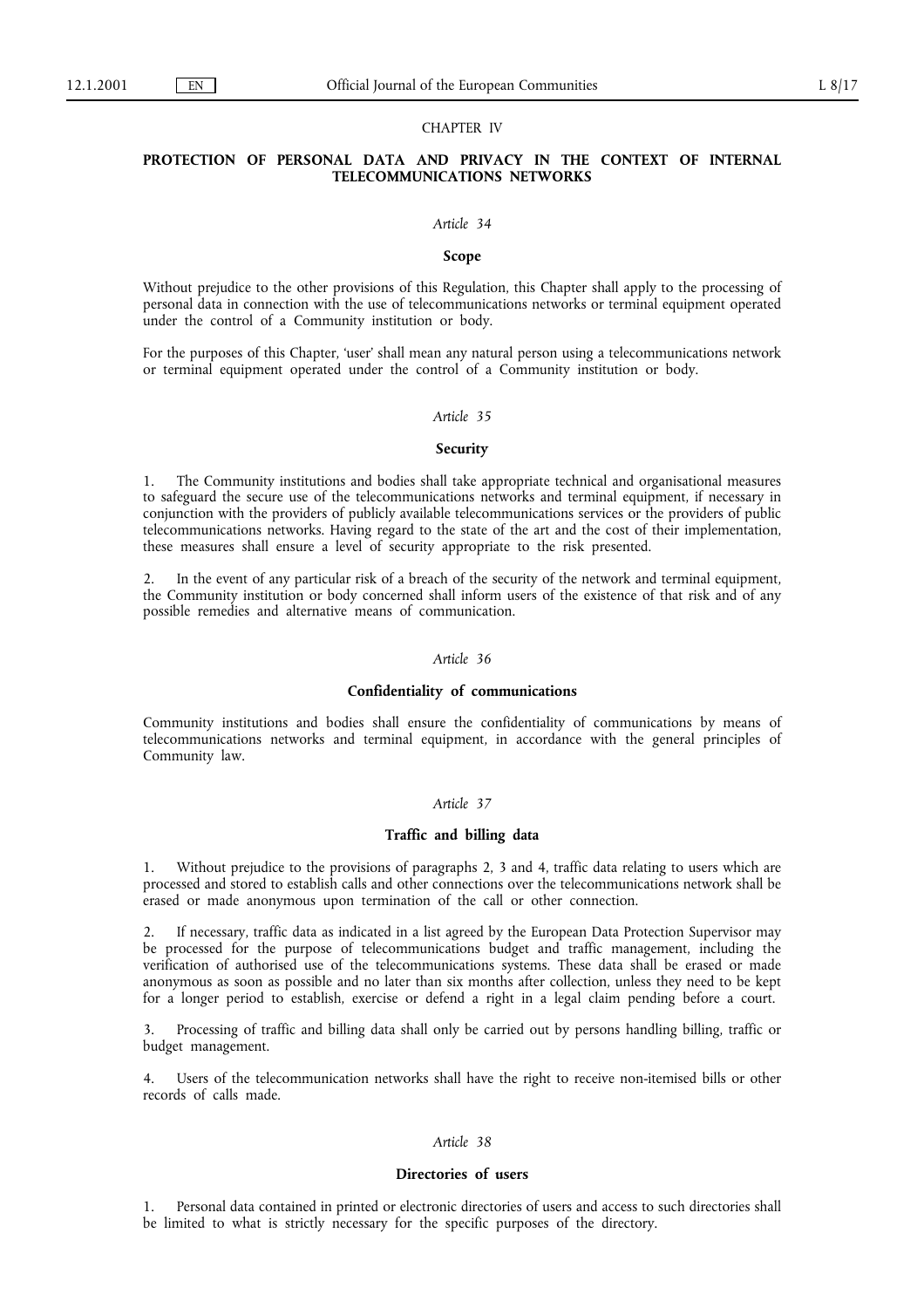2. The Community institutions and bodies shall take all the necessary measures to prevent personal data contained in those directories, regardless of whether they are accessible to the public or not, from being used for direct marketing purposes.

#### *Article 39*

#### **Presentation and restriction of calling and connected line identification**

1. Where presentation of calling-line identification is offered, the calling user shall have the possibility via a simple means, free of charge, to eliminate the presentation of the calling-line identification.

2. Where presentation of calling-line identification is offered, the called user shall have the possibility via a simple means, free of charge, to prevent the presentation of the calling-line identification of incoming calls.

3. Where presentation of connected-line identification is offered, the called user shall have the possibility via a simple means, free of charge, to eliminate the presentation of the connected-line identification to the calling user.

4. Where presentation of calling or connected-line identification is offered, the Community institutions and bodies shall inform the users thereof and of the possibilities set out in paragraphs 1, 2 and 3.

#### *Article 40*

#### **Derogations**

Community institutions and bodies shall ensure that there are transparent procedures governing the way in which they may override the elimination of the presentation of calling-line identification:

- (a) on a temporary basis, upon application of a user requesting the tracing of malicious or nuisance calls;
- (b) on a per-line basis for organisational entities dealing with emergency calls, for the purpose of answering such calls.

#### **CHAPTER V**

## **INDEPENDENT SUPERVISORY AUTHORITY: THE EUROPEAN DATA PROTECTION SUPERVISOR**

### *Article 41*

#### **European Data Protection Supervisor**

1. An independent supervisory authority is hereby established referred to as the European Data Protection Supervisor.

2. With respect to the processing of personal data, the European Data Protection Supervisor shall be responsible for ensuring that the fundamental rights and freedoms of natural persons, and in particular their right to privacy, are respected by the Community institutions and bodies.

The European Data Protection Supervisor shall be responsible for monitoring and ensuring the application of the provisions of this Regulation and any other Community act relating to the protection of the fundamental rights and freedoms of natural persons with regard to the processing of personal data by a Community institution or body, and for advising Community institutions and bodies and data subjects on all matters concerning the processing of personal data. To these ends he or she shall fulfil the duties provided for in Article 46 and exercise the powers granted in Article 47.

### *Article 42*

#### **Appointment**

1. The European Parliament and the Council shall appoint by common accord the European Data Protection Supervisor for a term of five years, on the basis of a list drawn up by the Commission following a public call for candidates.

An Assistant Supervisor shall be appointed in accordance with the same procedure and for the same term, who shall assist the Supervisor in all the latter's duties and act as a replacement when the Supervisor is absent or prevented from attending to them.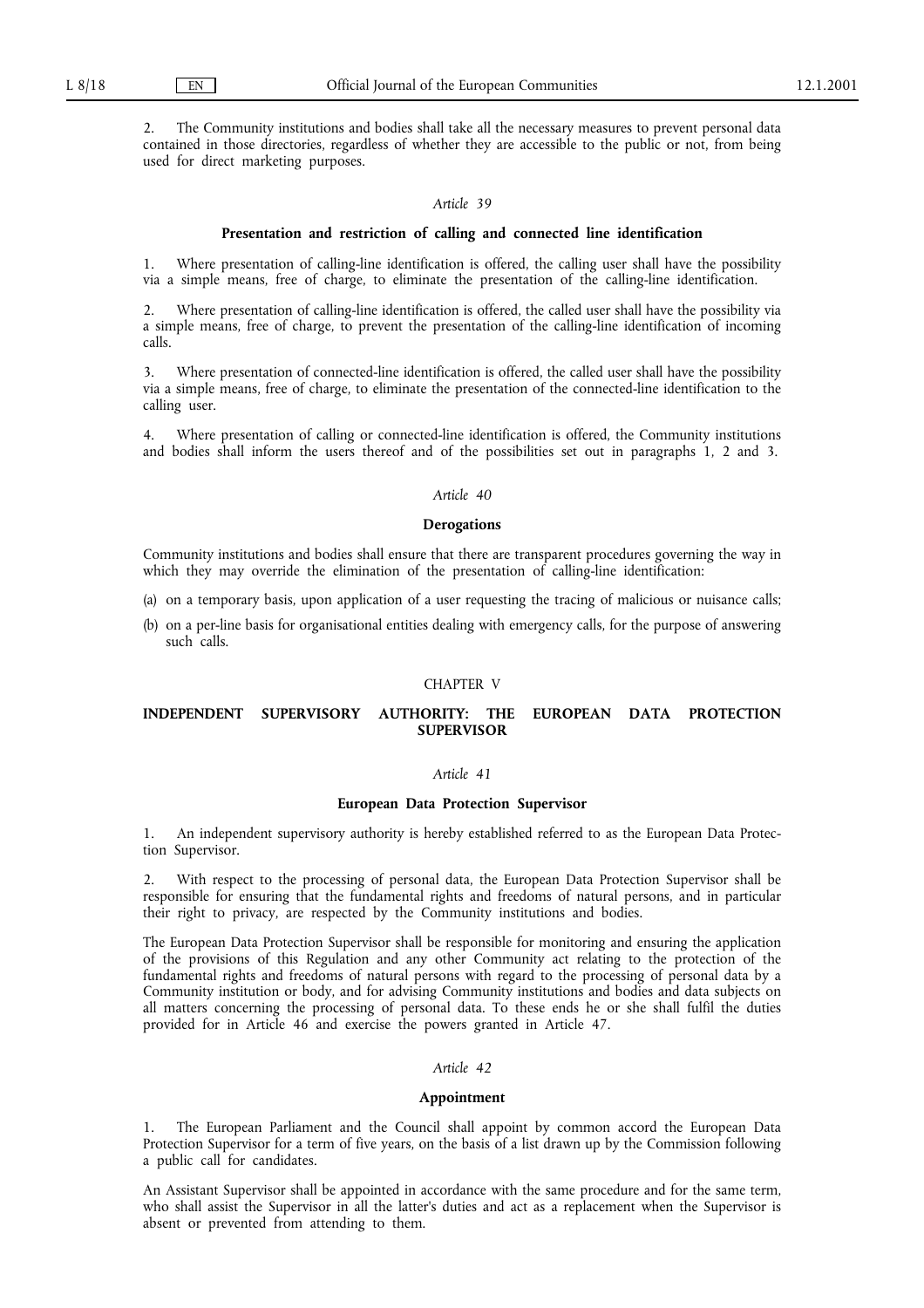2. The European Data Protection Supervisor shall be chosen from persons whose independence is beyond doubt and who are acknowledged as having the experience and skills required to perform the duties of European Data Protection Supervisor, for example because they belong or have belonged to the supervisory authorities referred to in Article 28 of Directive 95/46/EC.

3. The European Data Protection Supervisor shall be eligible for reappointment.

4. Apart from normal replacement or death, the duties of the European Data Protection Supervisor shall end in the event of resignation or compulsory retirement in accordance with paragraph 5.

5. The European Data Protection Supervisor may be dismissed or deprived of his or her right to a pension or other benefits in its stead by the Court of Justice at the request of the European Parliament, the Council or the Commission, if he or she no longer fulfils the conditions required for the performance of his or her duties or if he or she is guilty of serious misconduct.

6. In the event of normal replacement or voluntary resignation, the European Data Protection Supervisor shall nevertheless remain in office until he or she has been replaced.

7. Articles 12 to 15 and 18 of the Protocol on the Privileges and Immunities of the European Communities shall also apply to the European Data Protection Supervisor.

8. Paragraphs 2 to 7 shall apply to the Assistant Supervisor.

### *Article 43*

### **Regulations and general conditions governing the performance of the European Data Protection Supervisor's duties, staff and financial resources**

1. The European Parliament, the Council and the Commission shall by common accord determine the regulations and general conditions governing the performance of the European Data Protection Supervisor's duties and in particular his or her salary, allowances and any other benefits in lieu of remuneration.

2. The budget authority shall ensure that the European Data Protection Supervisor is provided with the human and financial resources necessary for the performance of his or her tasks.

3. The European Data Protection Supervisor's budget shall be shown in a separate budget heading in Section VIII of the general budget of the European Union.

4. The European Data Protection Supervisor shall be assisted by a Secretariat. The officials and the other staff members of the Secretariat shall be appointed by the European Data Protection Supervisor; their superior shall be the European Data Protection Supervisor and they shall be subject exclusively to his or her direction. Their numbers shall be decided each year as part of the budgetary procedure.

5. The officials and the other staff members of the European Data Protection Supervisor's Secretariat shall be subject to the rules and regulations applicable to officials and other servants of the European Communities.

6. In matters concerning the Secretariat staff, the European Data Protection Supervisor shall have the same status as the institutions within the meaning of Article 1 of the Staff Regulations of Officials of the European Communities.

### *Article 44*

### **Independence**

1. The European Data Protection Supervisor shall act in complete independence in the performance of his or her duties.

2. The European Data Protection Supervisor shall, in the performance of his or her duties, neither seek nor take instructions from anybody.

3. The European Data Protection Supervisor shall refrain from any action incompatible with his or her duties and shall not, during his or her term of office, engage in any other occupation, whether gainful or not.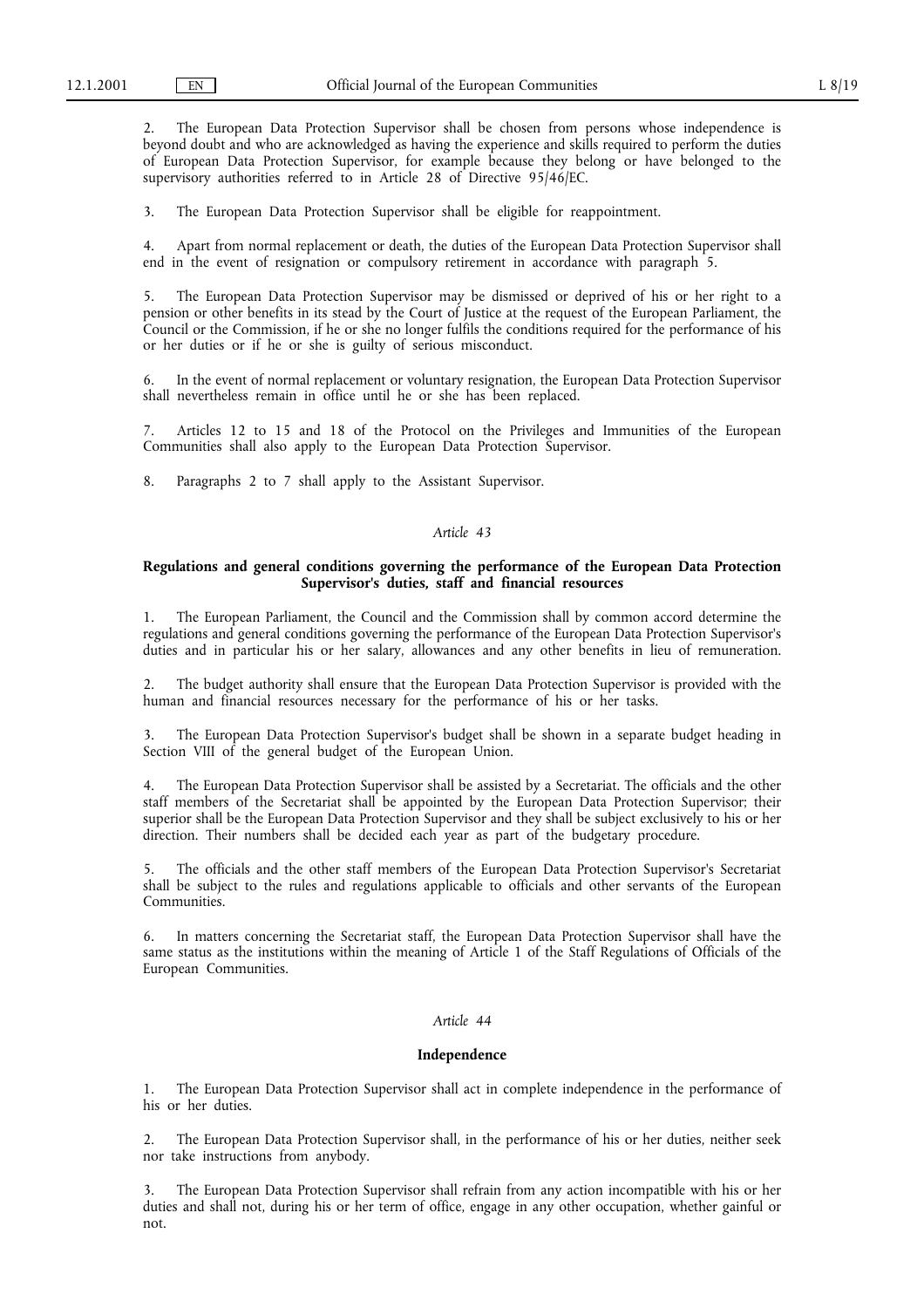4. The European Data Protection Supervisor shall, after his or her term of office, behave with integrity and discretion as regards the acceptance of appointments and benefits.

# *Article 45*

### **Professional secrecy**

The European Data Protection Supervisor and his or her staff shall, both during and after their term of office, be subject to a duty of professional secrecy with regard to any confidential information which has come to their knowledge in the course of the performance of their official duties.

## *Article 46*

#### **Duties**

The European Data Protection Supervisor shall:

- (a) hear and investigate complaints, and inform the data subject of the outcome within a reasonable period;
- (b) conduct inquiries either on his or her own initiative or on the basis of a complaint, and inform the data subjects of the outcome within a reasonable period;
- (c) monitor and ensure the application of the provisions of this Regulation and any other Community act relating to the protection of natural persons with regard to the processing of personal data by a Community institution or body with the exception of the Court of Justice of the European Communities acting in its judicial capacity;
- (d) advise all Community institutions and bodies, either on his or her own initiative or in response to a consultation, on all matters concerning the processing of personal data, in particular before they draw up internal rules relating to the protection of fundamental rights and freedoms with regard to the processing of personal data;
- (e) monitor relevant developments, insofar as they have an impact on the protection of personal data, in particular the development of information and communication technologies;
- (f) (i) cooperate with the national supervisory authorities referred to in Article 28 of Directive 95/46/EC in the countries to which that Directive applies to the extent necessary for the performance of their respective duties, in particular by exchanging all useful information, requesting such authority or body to exercise its powers or responding to a request from such authority or body;
	- (ii) also cooperate with the supervisory data protection bodies established under Title VI of the Treaty on European Union particularly with a view to improving consistency in applying the rules and procedures with which they are respectively responsible for ensuring compliance;
- (g) participate in the activities of the Working Party on the Protection of Individuals with regard to the Processing of Personal Data set up by Article 29 of Directive 95/46/EC;
- (h) determine, give reasons for and make public the exemptions, safeguards, authorisations and conditions mentioned in Article  $10(2)(b),(4)$ , (5) and (6), in Article 12(2), in Article 19 and in Article 37(2);
- (i) keep a register of processing operations notified to him or her by virtue of Article 27(2) and registered in accordance with Article  $27(5)$ , and provide means of access to the registers kept by the Data Protection Officers under Article 26:
- (j) carry out a prior check of processing notified to him or her;
- (k) establish his or her Rules of Procedure.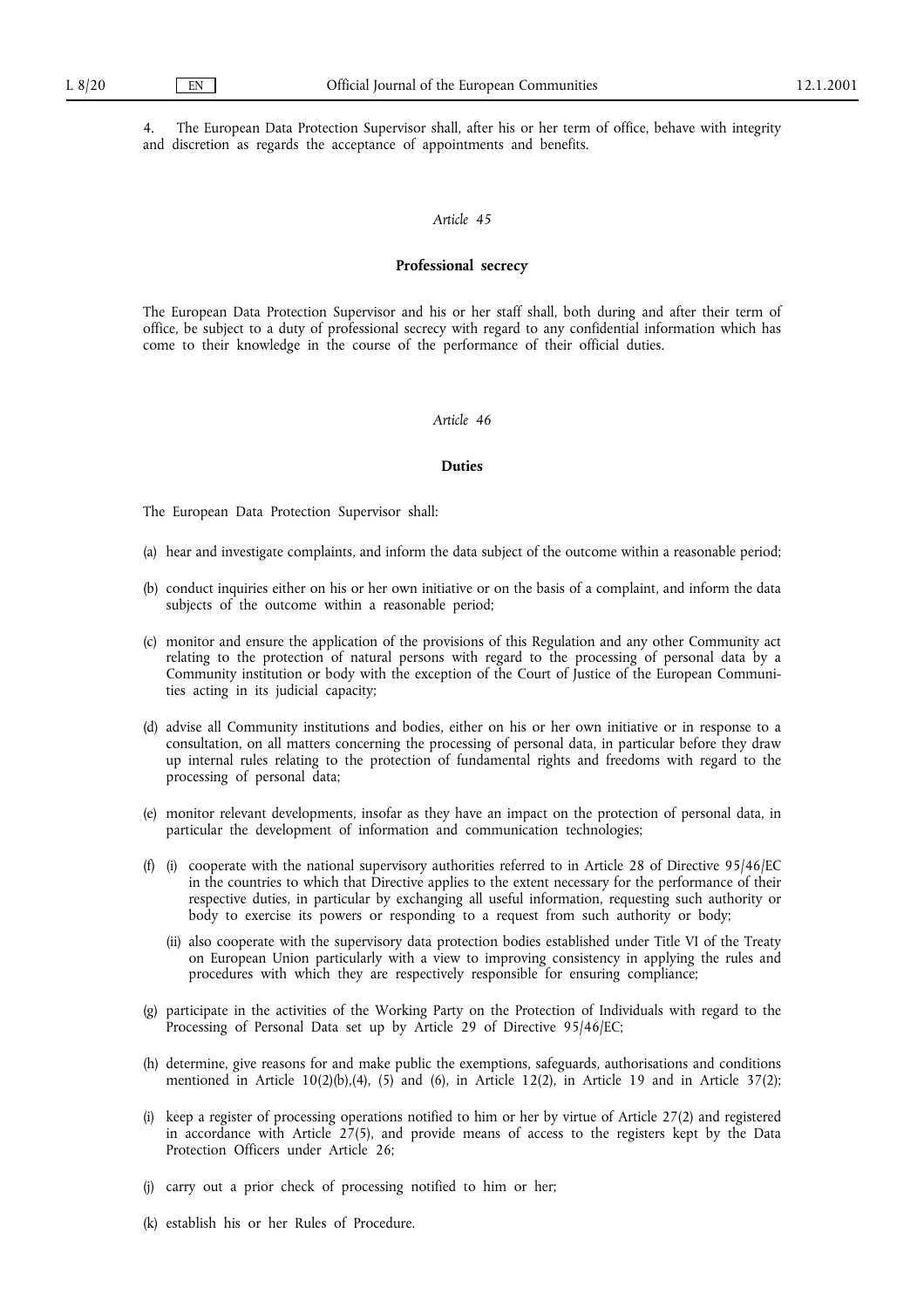#### **Powers**

- 1. The European Data Protection Supervisor may:
- (a) give advice to data subjects in the exercise of their rights;
- (b) refer the matter to the controller in the event of an alleged breach of the provisions governing the processing of personal data, and, where appropriate, make proposals for remedying that breach and for improving the protection of the data subjects;
- (c) order that requests to exercise certain rights in relation to data be complied with where such requests have been refused in breach of Articles 13 to 19;
- (d) warn or admonish the controller;
- (e) order the rectification, blocking, erasure or destruction of all data when they have been processed in breach of the provisions governing the processing of personal data and the notification of such actions to third parties to whom the data have been disclosed;
- (f) impose a temporary or definitive ban on processing;
- (g) refer the matter to the Community institution or body concerned and, if necessary, to the European Parliament, the Council and the Commission;
- (h) refer the matter to the Court of Justice of the European Communities under the conditions provided for in the Treaty;
- (i) intervene in actions brought before the Court of Justice of the European Communities.
- The European Data Protection Supervisor shall have the power:
- (a) to obtain from a controller or Community institution or body access to all personal data and to all information necessary for his or her enquiries;
- (b) to obtain access to any premises in which a controller or Community institution or body carries on its activities when there are reasonable grounds for presuming that an activity covered by this Regulation is being carried out there.

#### *Article 48*

#### **Activities report**

1. The European Data Protection Supervisor shall submit an annual report on his or her activities to the European Parliament, the Council and the Commission and at the same time make it public.

2. The European Data Protection Supervisor shall forward the activities report to the other Community institutions and bodies, which may submit comments with a view to possible examination of the report in the European Parliament, in particular in relation to the description of the measures taken in response to the remarks made by the European Data Protection Supervisor under Article 31.

# **CHAPTER VI**

## **FINAL PROVISIONS**

### *Article 49*

#### **Sanctions**

Any failure to comply with the obligations pursuant to this Regulation, whether intentionally or through negligence on his or her part, shall make an official or other servant of the European Communities liable to disciplinary action, in accordance with the rules and procedures laid down in the Staff Regulations of Officials of the European Communities or in the conditions of employment applicable to other servants.